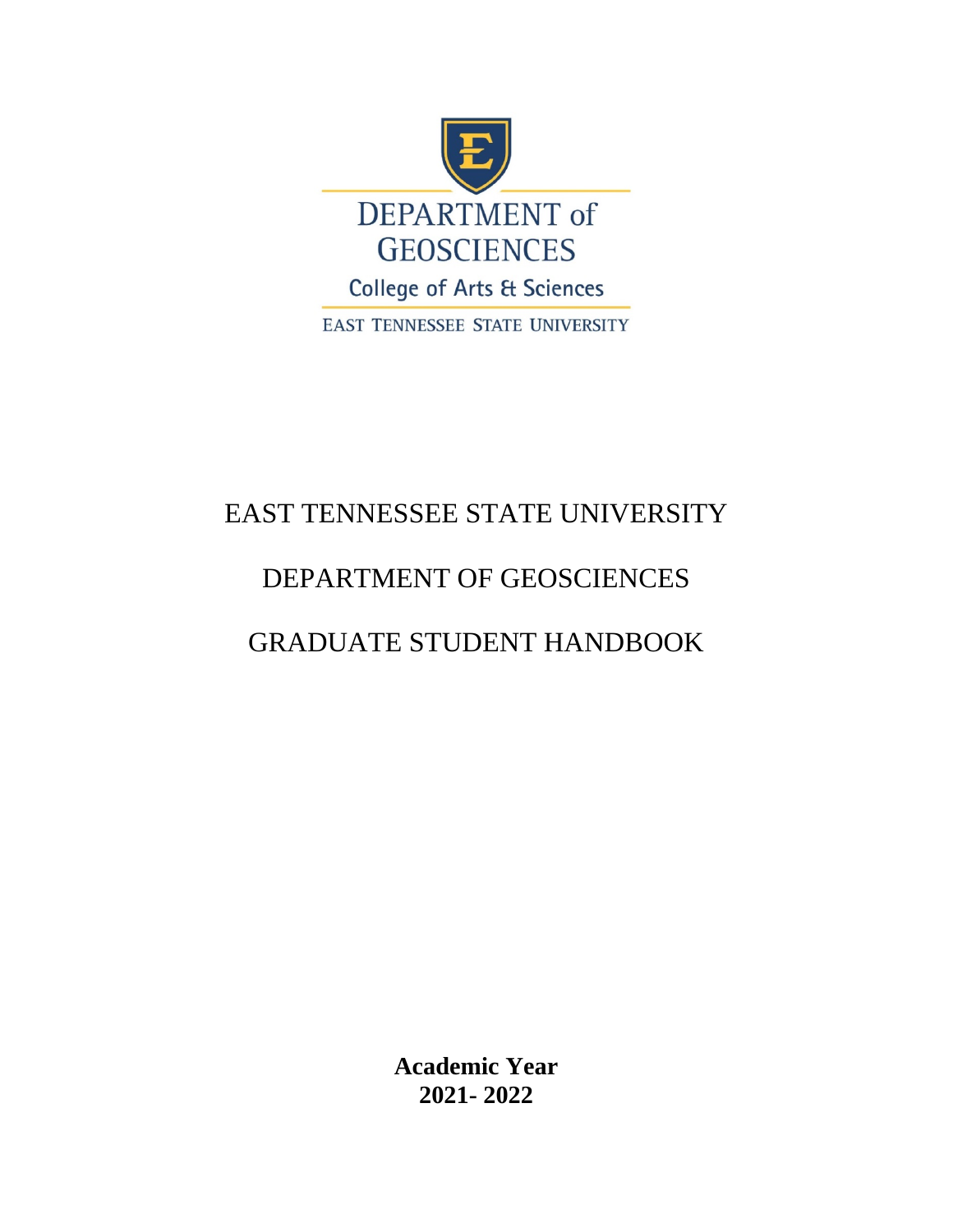East Tennessee State University

Department of Geosciences

Graduate Student Handbook

Prepared by Dr. Josh Samuels, Past Graduate Coordinator Tel: 423-439-7520; Email: [samuelsjx@etsu.edu](mailto:samuelsjx@etsu.edu)

> Approved by Dr. Arpita Nandi, Chair Tel: 423-439-6086; Email: [nandi@etsu.edu](mailto:nandi@etsu.edu)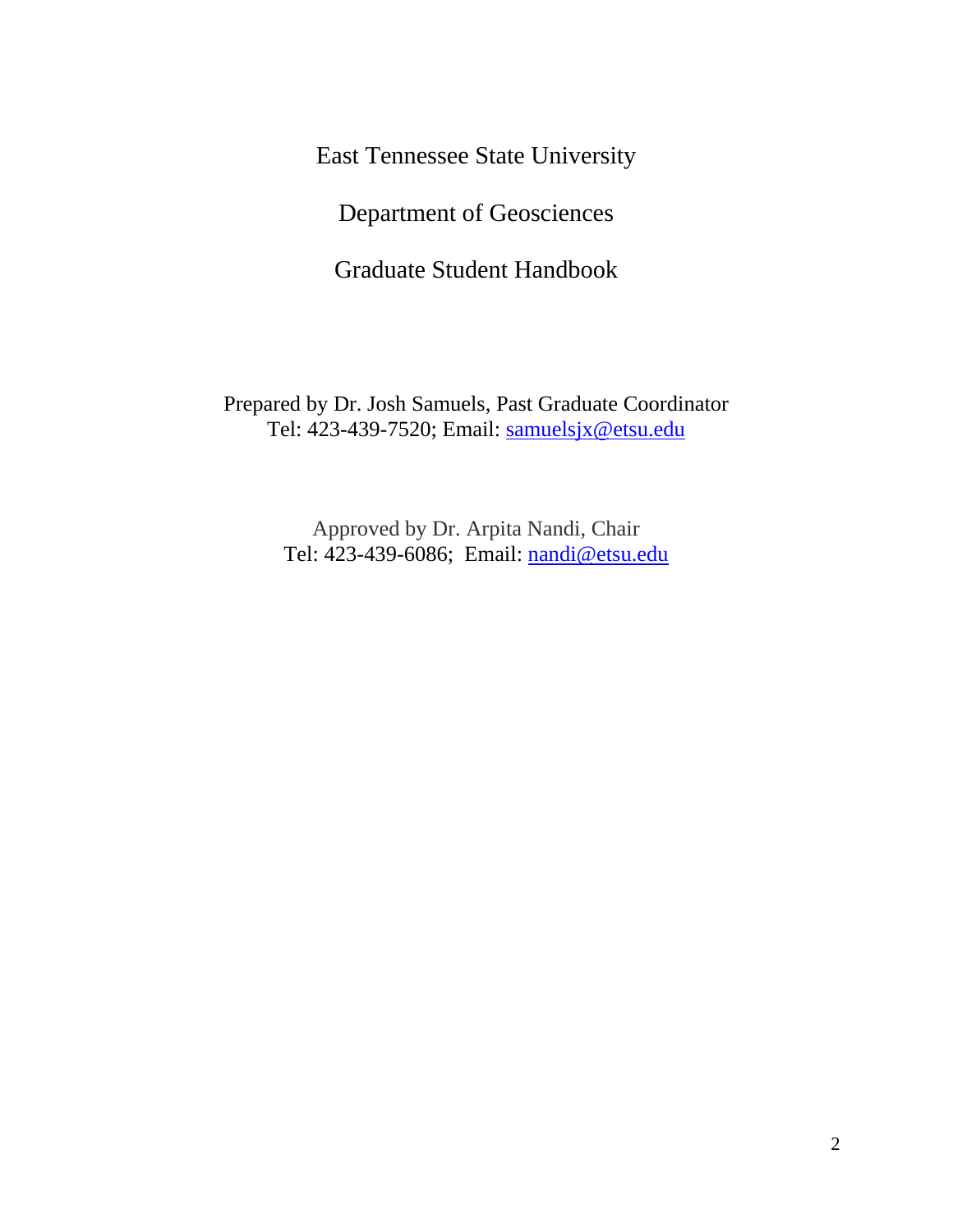# **TABLE OF CONTENTS**

| $\mathbf{I}$ . | <b>INTRODUCTION</b> |                                               |    |
|----------------|---------------------|-----------------------------------------------|----|
|                | A.                  | Purpose of the Graduate Student Handbook      | 5  |
|                | <b>B.</b>           | Overview of the Geosciences Graduate Program  | 5  |
|                | C.                  | Success in the Geosciences Graduate Program   | 5  |
| Π.             |                     | ADMINISTRATION AND PERSONNEL                  | 7  |
|                | A.                  | <b>Administrative Personnel</b>               | 7  |
| III.           |                     | <b>CURRICULUM</b>                             | 8  |
|                | A.                  | M.S. Degree Requirements                      | 8  |
|                | <b>B.</b>           | M.S. Curriculum                               | 8  |
|                | C.                  | <b>Certificate Program Requirements</b>       | 9  |
|                | D.                  | Registration                                  | 9  |
| IV.            |                     | <b>ACADEMIC REQUIREMENTS</b>                  | 10 |
|                | A.                  | Thesis Prospectus                             | 10 |
|                | <b>B.</b>           | Normal Progress Toward the Degree             | 11 |
|                | C.                  | Preparation and Defense of the Thesis         | 11 |
|                | D.                  | Intent to Graduate                            | 12 |
|                | E.                  | Grades                                        | 12 |
|                | F.                  | Criteria for Student Dismissal                | 13 |
|                | G.                  | Reinstatement                                 | 14 |
|                | H.                  | Leave of Absence                              | 14 |
|                | I.                  | <b>Student Appeal Procedures</b>              | 15 |
| V.             |                     | <b>ADVISORY SYSTEM</b>                        | 17 |
|                | Α.                  | Graduate Advisor & Committee                  | 17 |
| VI.            |                     | STUDENT CONDUCT AND RIGHTS                    | 19 |
|                | A.                  | The Honor Code of the University              | 19 |
|                | <b>B.</b>           | <b>Student Conduct</b>                        | 19 |
|                | C.                  | <b>Student Complaint Policy and Procedure</b> | 20 |
| VII.           |                     | FINANCIAL SUPPORT                             | 21 |
|                | A.                  | <b>Graduate Assistantships</b>                | 21 |
|                | <b>B.</b>           | <b>Tuition Scholarships</b>                   | 21 |
|                | C.                  | Program Support for Student Academic Travel   | 21 |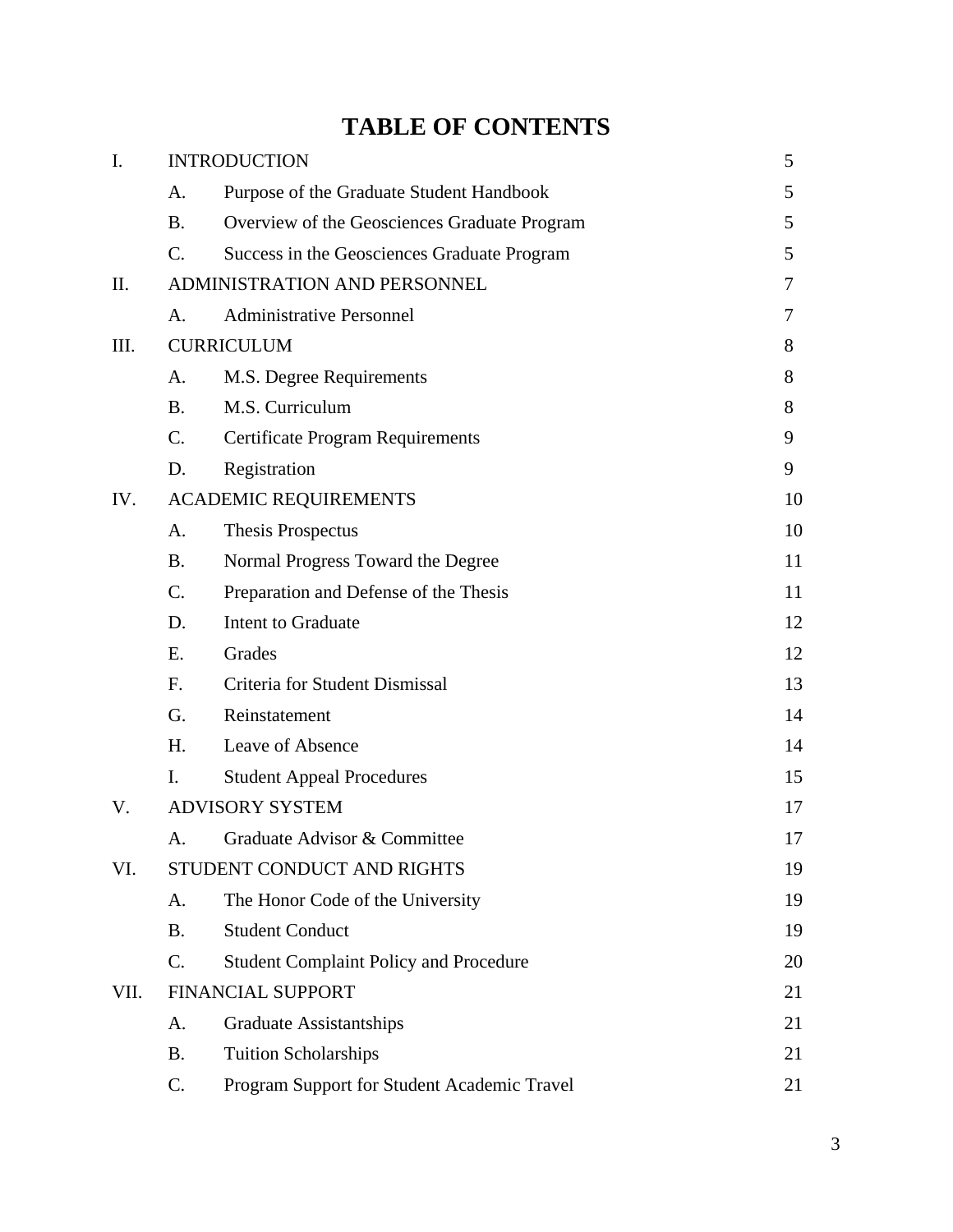|       | D.             | Office Space, Other Facilities and Equipment                     | 22 |  |  |
|-------|----------------|------------------------------------------------------------------|----|--|--|
| VIII. |                | STUDENT ORGANIZATIONS AND ACTIVITIES                             |    |  |  |
|       | A.             | Geosciences Club                                                 | 23 |  |  |
|       | В.             | Appalachian Student Research Forum                               | 23 |  |  |
| IX.   |                | <b>AWARDS AND HONORS</b>                                         | 24 |  |  |
|       |                | A. Awards and Honors                                             | 24 |  |  |
| Х.    |                | <b>IMPORTANT SOURCES OF INFORMATION</b>                          |    |  |  |
| XI.   |                | <b>APPENDICES</b>                                                | 27 |  |  |
|       | А.             | Appendix 1: Independent Study Contract                           | 27 |  |  |
|       | B.             | Appendix 2: Rubric for Evaluation of M.S. Defense – Geospatial   | 28 |  |  |
|       | $\mathbf{C}$ . | Appendix 3: Rubric for Evaluation of M.S. Defense – Paleontology | 30 |  |  |
|       | D.             | Appendix 4: Annual Review of Graduate Progress Form              | 32 |  |  |
|       | Е.             | Appendix 5: Sample Research Agreement with Graduate Students     | 35 |  |  |
|       |                |                                                                  |    |  |  |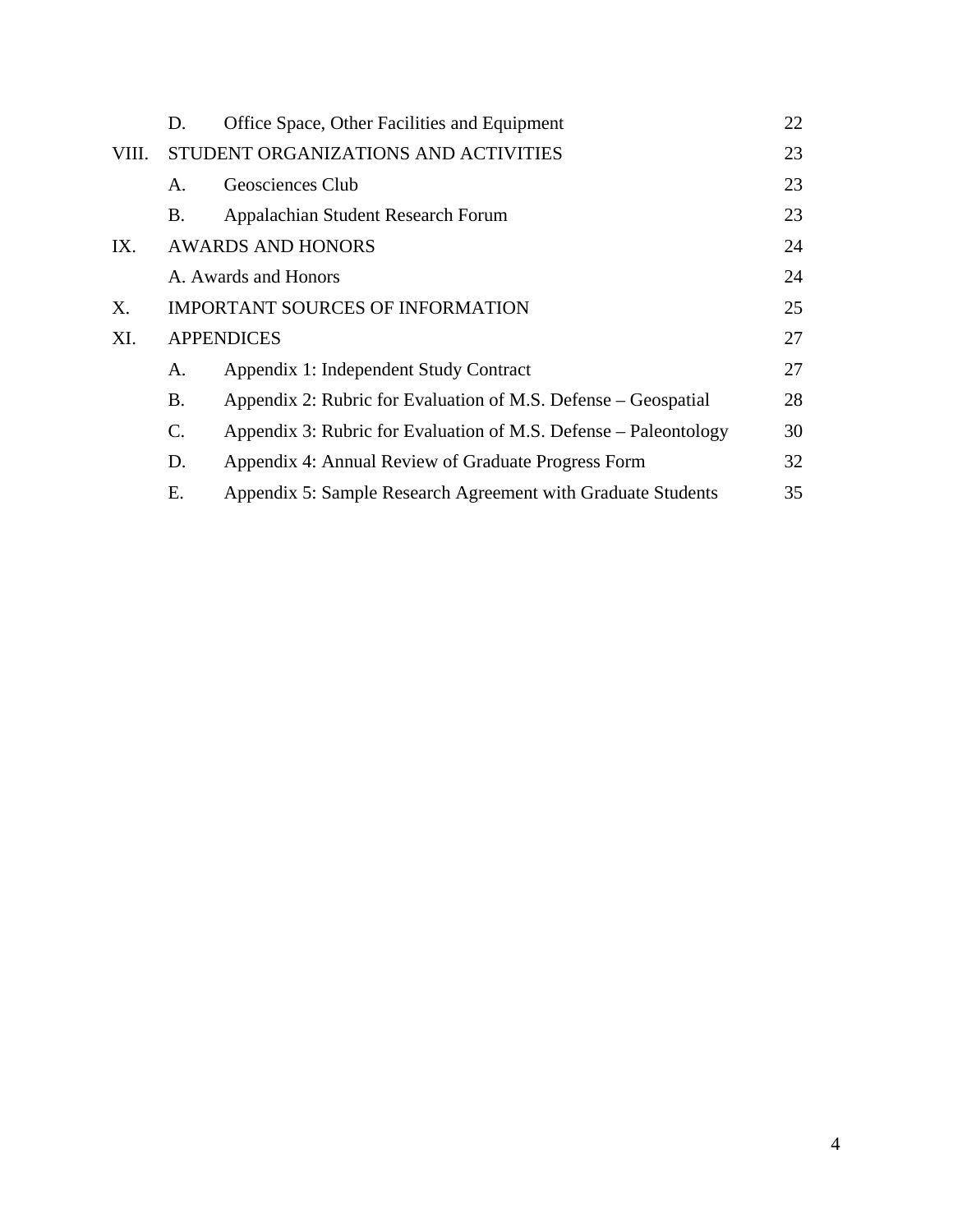## **I. INTRODUCTION**

#### **A. Purpose of the Graduate Student Handbook**

This Graduate Student Handbook is designed to assist you in understanding the policies, procedures, and general information specific to the M.S. and Certificate Programs within the Department of Geosciences at East Tennessee State University. The information in this guide should supplement, not substitute, information published in the East Tennessee State University Graduate Catalog [\(East Tennessee State University -](https://catalog.etsu.edu/index.php?catoid=41) Acalog ACMS™ (etsu.edu)).

Successful matriculation and graduation from an academic program requires adherence to all policies, procedures, and regulations as stipulated by the Department of Geosciences, College of Arts and Sciences, and the university. If you have any questions regarding requirements or policies, do not hesitate to refer them to your graduate advisor or graduate coordinator.

This handbook presents the policies, procedures, and general information in effect at the time of publication. Students affected by any changes to this handbook will be notified in writing. The current handbook will also be available online at<https://www.etsu.edu/cas/geosciences/> in the Graduate Programs section. Please refer to this handbook often while enrolled in the Graduate Program.

While we strive to keep information in this handbook current, all material is subject to updates (updated 08/18/2021). All revisions to the handbook during the respective academic year are applicable for fall, spring, and summer sessions

#### **B. Overview of the Geosciences Graduate Program**

The Geosciences Graduate Program at ETSU provides students with experience and training in all aspects of scientific research, including the formulation and testing of hypotheses, acquisition of skills necessary for their chosen project, collection and interpretation of original data, and writing the results of their research in a thesis or publication format. The student's graduate advisor and committee play an important role in defining the scope, scale, and objectives of a M.S. thesis. The full requirements for Master of Science degrees can be found at the School of Graduate Studies website [\(https://www.etsu.edu/gradstud/\)](https://www.etsu.edu/gradstud/).

#### **C. Success in the Geosciences Graduate Program**

The Geosciences Graduate Program has as its primary mission the provision of graduate study and research training opportunities for degree-seeking students wishing to study in an interdisciplinary environment and desiring to achieve intellectually-stimulating careers as productive geoscientists.

We are committed to:

1. Providing a quality graduate program consistent with freedom of inquiry and student welfare.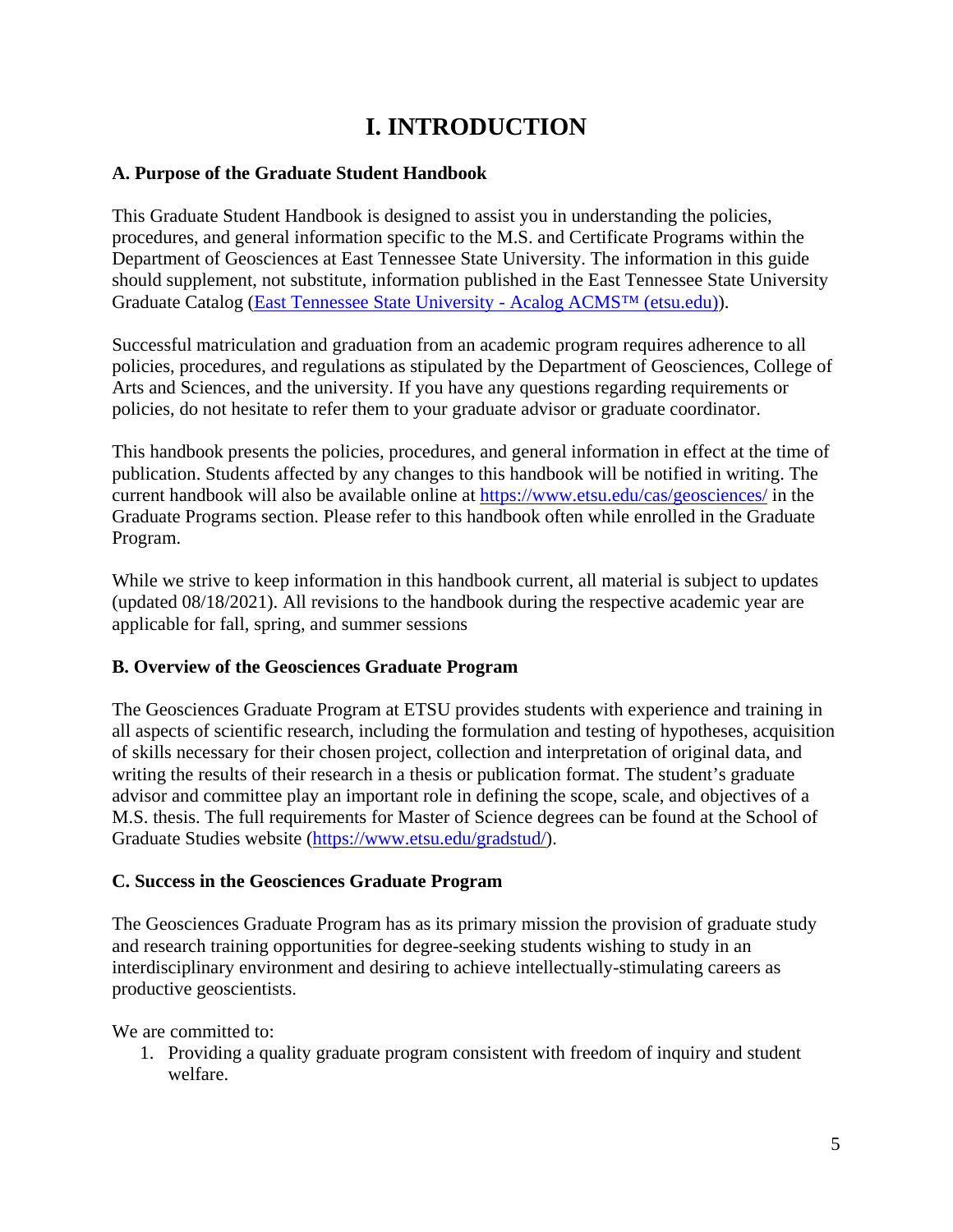- 2. Recruiting and retaining excellent graduate students, with diverse backgrounds, from a large pool of candidates.
- 3. Financially supporting graduate assistants competitively with other institutions.
- 4. Providing students access to highly skilled faculty in an adequately staffed graduate program.
- 5. Making supportive academic counseling and research mentoring available to students.
- 6. Furnishing course and field work in the geosciences that yields a productive graduate educational experience.
- 7. Ensuring engagement of students in a high-quality research program under the supervision of a mentor and committee of graduate faculty.

Students in the program are expected to:

- 1. Attend It is very important that students attend classes. In addition, regular attendance at research activities in the department is expected of all graduate students. Make sure you are aware of seminars and attend whenever possible. It is very important to support your fellow students when they present their research at seminars and during their thesis defenses.
- 2. Interact Success in many undergraduate courses is dependent on doing well on exams and written assignments, and class time may largely be devoted to listening to the instructor and taking good notes. In graduate school, success also requires that students actively participate in class. Classes are small and interactive and most include a participation component as part of the final grade.
- 3. Be involved The Department of Geosciences and East Tennessee State University Museum of Natural History offer many ways for students to be involved in organized activities, such as Geosciences Club [\(https://www.etsu.edu/cas/geosciences/club.php\)](https://www.etsu.edu/cas/geosciences/club.php), special events (Earth Day, Darwin Day, National Fossil Day, and Mapping/GIS Month), as well as other outreach and research opportunities with faculty.
- 4. Get help Let someone know if you have a problem. Many sources of support and advice are available for students. Some important sources of information and assistance are listed at the end of this handbook.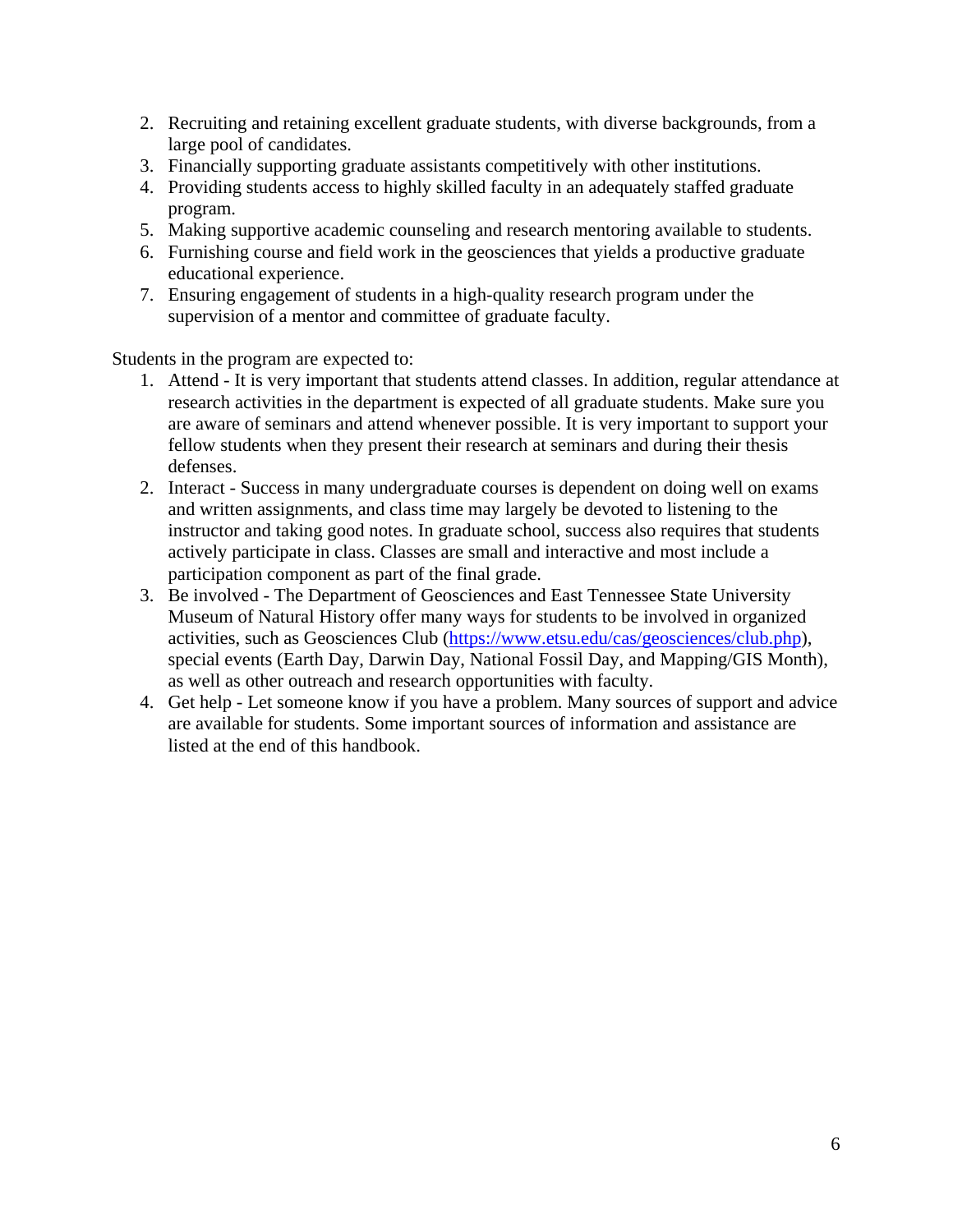### **II. ADMINISTRATION AND PERSONNEL**

#### **A. Administrative Personnel**

Arpita Nandi, PhD Professor and Department Chair Office Phone: (423) 439-6086 Email: [nandi@etsu.edu](mailto:nandi@etsu.edu)

Chris Gregg, PhD Professor and Graduate Coordinator Office Phone: (423) 439-7526 Email: [gregg@etsu.edu](mailto:gregg@etsu.edu)

Andrew Joyner, PhD Associate Professor and Certificate Coordinator Office Phone: (423) 439-4183 Email: [joynert@etsu.edu](mailto:joynert@etsu.edu)

Julie Blevins Executive Aide Office Phone: (423) 439-7516 Email: [blevinjm@etsu.edu](mailto:blevinjm@etsu.edu)

For a current and full listing of faculty and staff in the Department of Geosciences, please visit the Geosciences Department Website [\(https://www.etsu.edu/cas/geosciences/\)](https://www.etsu.edu/cas/geosciences/).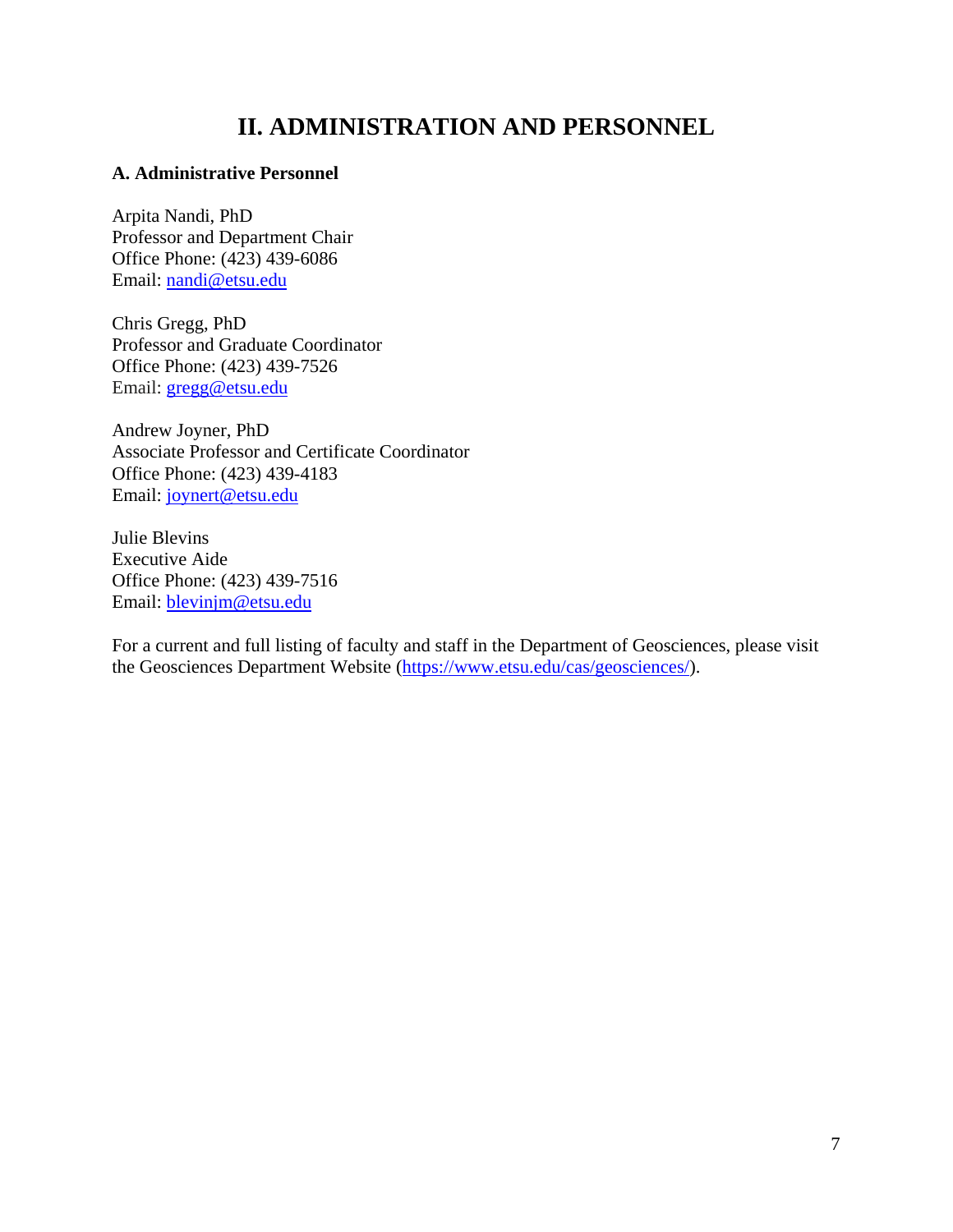## **III. CURRICULUM**

#### **A. M.S. Degree Requirements**

The Geosciences M.S. Program of Study is designed to be a two-year full-time experience, requiring at least 30 credits. The courses offered each year vary, but the typical sequencing of courses can be discussed with the graduate program coordinator or your graduate advisor.

#### **B. M.S. Curriculum**

The M.S. program offers two curriculum options to students enrolled, with a series of core classes and concentrations in either Geospatial Analysis or Paleontology.

#### **Major Field Core: 9 credit hours**

- GEOS 5000 Geosciences Research Methods (3 credits)
- GEOS 5350 Statistics for Geosciences (3 credits)
	- o Typically, the Fall GEOS 5350 section covers statistics relevant to paleontology, while the spring class covers spatial statistics, more relevant to the geospatial concentration. As such, students should enroll in the section relevant to their concentration.
- GEOS 5700 Seminar in Geosciences (1 credit)
	- o (Must be taken three (3) times for a total of 3 credits.)

### **Geospatial Analysis Concentration: 9 credit hours**

- GEOS 5010 Geospatial Analysis (3 credits)
- GEOS 5300 Topics in Geospatial Analysis (3 credits)
- GEOS 5320 Geographic Information Systems Projects (3 credits)

#### **Paleontology Concentration: 11 credit hours**

- GEOS 5100 Paleoherpetology (4 credits)
- GEOS 5150 Paleomammalogy (4 credits)
- GEOS 5200 Topics in Paleontology (3 credits)

#### **Electives: 7-9 credit hours**

All electives must be approved by the student's advisory committee chair and graduate coordinator. Electives from other departments can be considered with permission. Examples are listed below:

- GEOS 5200/5300 Topics in Paleontology / Geospatial Analysis (3 credits) o May be taken multiple times as the topics vary each semester.
- GEOG 5237 Advanced Remote Sensing (3 credits)
- GEOG 5317 Advanced GIS (3 credits)
- GEOS 5587 Engineering Geology (4 credits)
- GEOS 5617 Structural Geology (4 credits)
- GEOS 5700 Seminar (1 credit)
	- o May be taken multiple times as the topics vary each semester.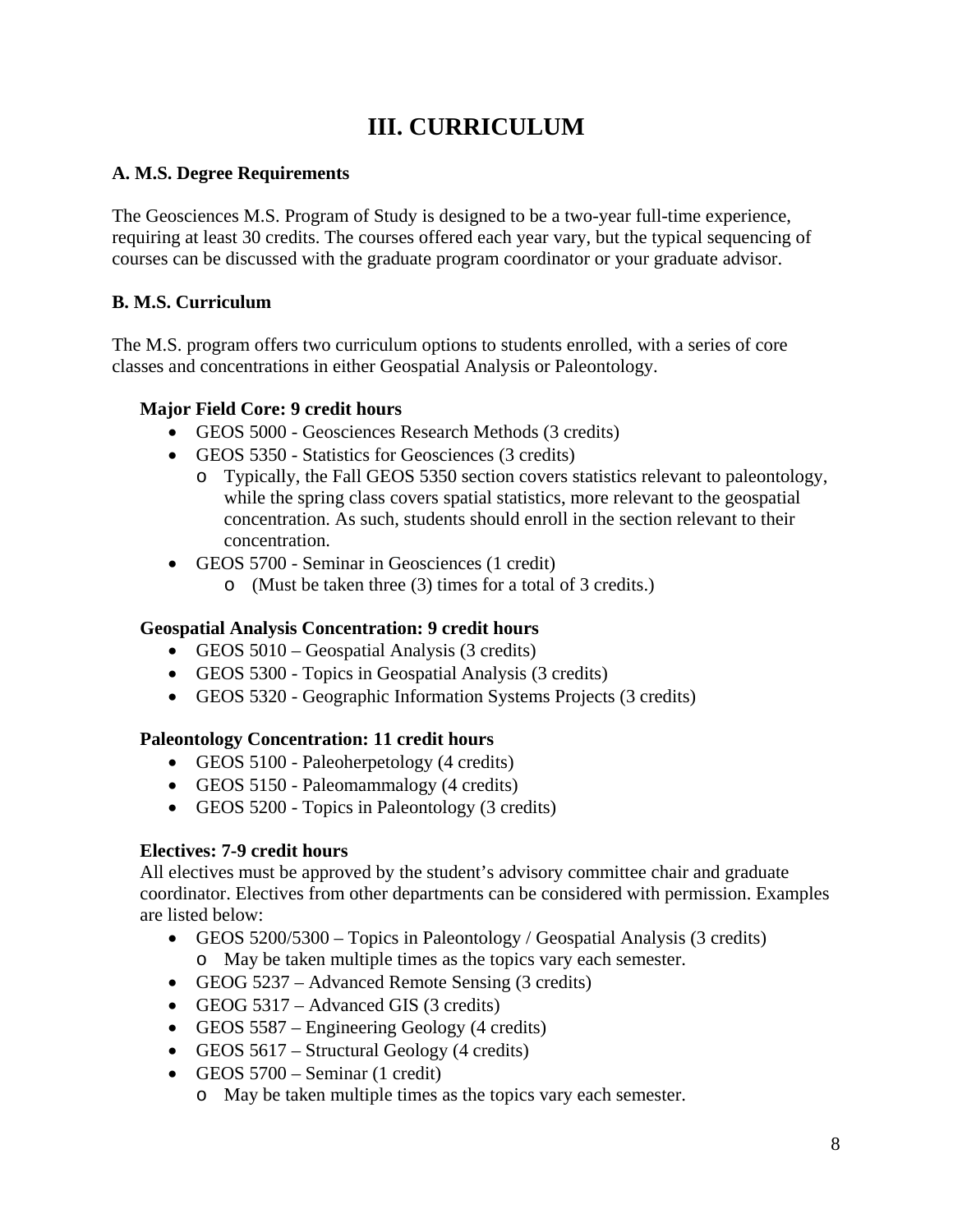- GEOL 5857 Hydrology (4 credits)
- GEOS 5900 Independent Study (3 credits)
	- o May be taken multiple times as the topics vary each semester. Students can take up to 9 hours of 5900 or 5910 and count these on the Program of Study.
- GEOS 5910 Research in Geosciences (3 credits)
	- o May be taken multiple times as the topics vary each semester. Students can take up to 9 hours of 5900 or 5910 and count these on the Program of Study.

#### **Thesis: 3 credit hours**

- GEOS 5960 Thesis (3 to 6 credits)
	- $\circ$  Taken during the student's  $2<sup>nd</sup>$  academic year.

#### **C. Certificate Program Requirements**

The Geographic Information Systems (GIS) Graduate Certificate program requires 18 total credits, and can be completed in one academic year and fully online.

Required Courses: 6 credits GEOS 5010 - Geospatial Analysis (3 credits) GEOS 5320 - Geographic Information Systems Projects (3 credits) Advisor Approved Electives: 12 credits

Choose 12 credits from the following:

- GEOS 5237 Advanced Remote Sensing (3 credits)
- GEOS 5317 Advanced Geographic Information Systems (3 credits)
- GEOS 5300 Topics in Geospatial Analysis (3 credits)
- GEOS 5350 Statistics for Geosciences (3 credits)
- GEOS 5017 Advanced Cartography: Web & Mobile Mapping (3 credits)
- GEOS 5357 Environmental Consulting (3 credits)
- GEOS 5587 Engineering Geology (4 credits)
- GEOS 5857 Principles of Hydrology (4 credits)
- GEOS 5900 Independent Study (1-3 credits)

A student who completes the Graduate Certificate in GIS and later wishes to pursue the M.S. in Geosciences may transfer all 18 credits into the master's program with approval of the M.S. Geosciences graduate coordinator and the School of Graduate Studies. All transfer credit, however, must meet GPA requirements and must be within the six-year matriculation limit.

#### **D. Registration**

All registration for the Graduate Program in Geosciences is done via Goldlink, but you can receive assistance from your graduate advisor, the graduate coordinator, or the executive aide. Students must enroll in the Fall and Spring semester each year. Students should plan ahead and talk with their graduate advisor well before the start of the semester about the courses they plan to take.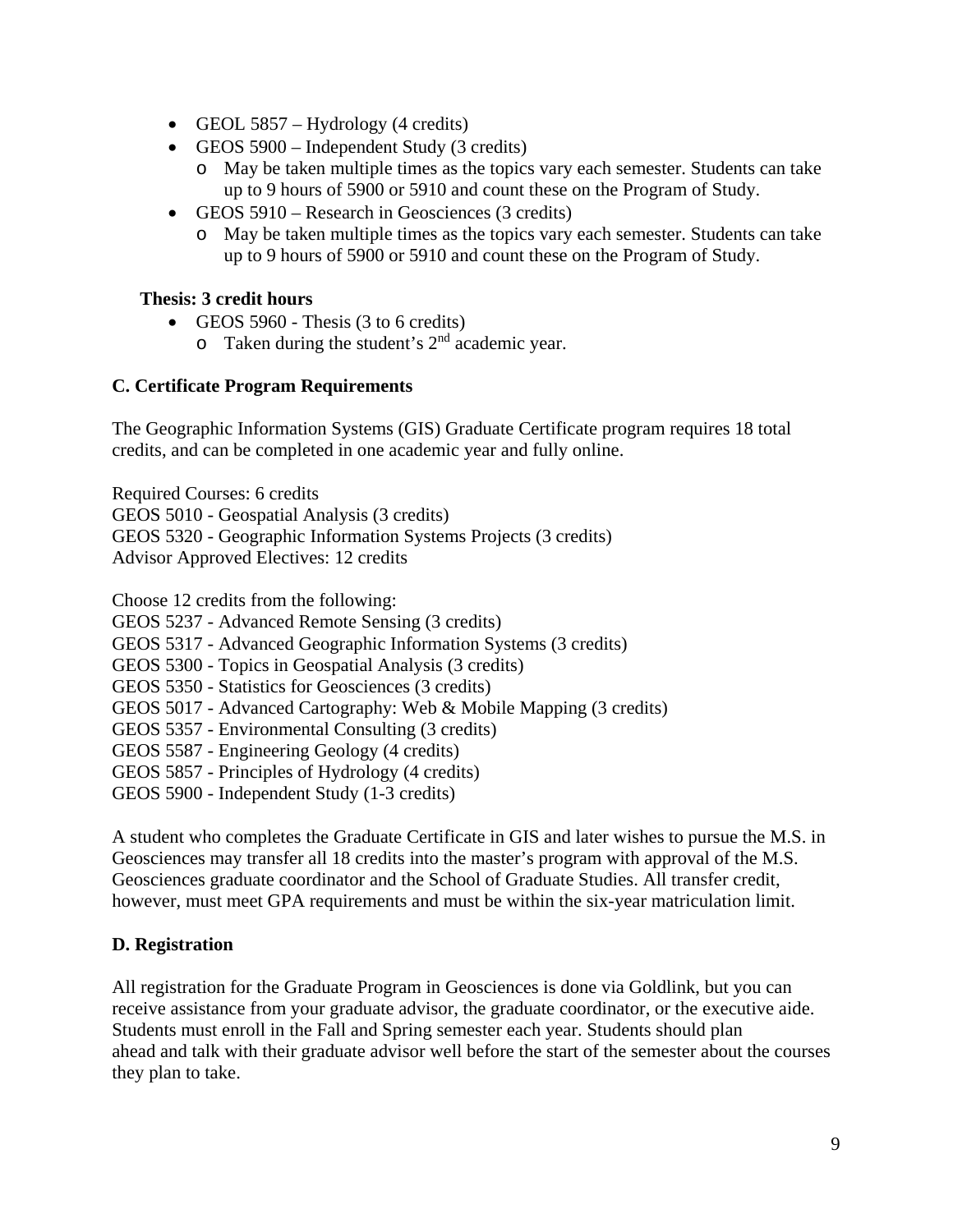If a student wishes to take an Independent Study or Research in Geosciences class, this should be arranged with the professor who will supervise the Independent Study. An Independent Study Contract must be completed, which lays out expectations, timing, and deliverables for the course. Once complete, the contract should be signed by both the student and the faculty member, and forwarded to the Executive Aide. After this, the Executive Aide will build the course and issue a registration permit to the student.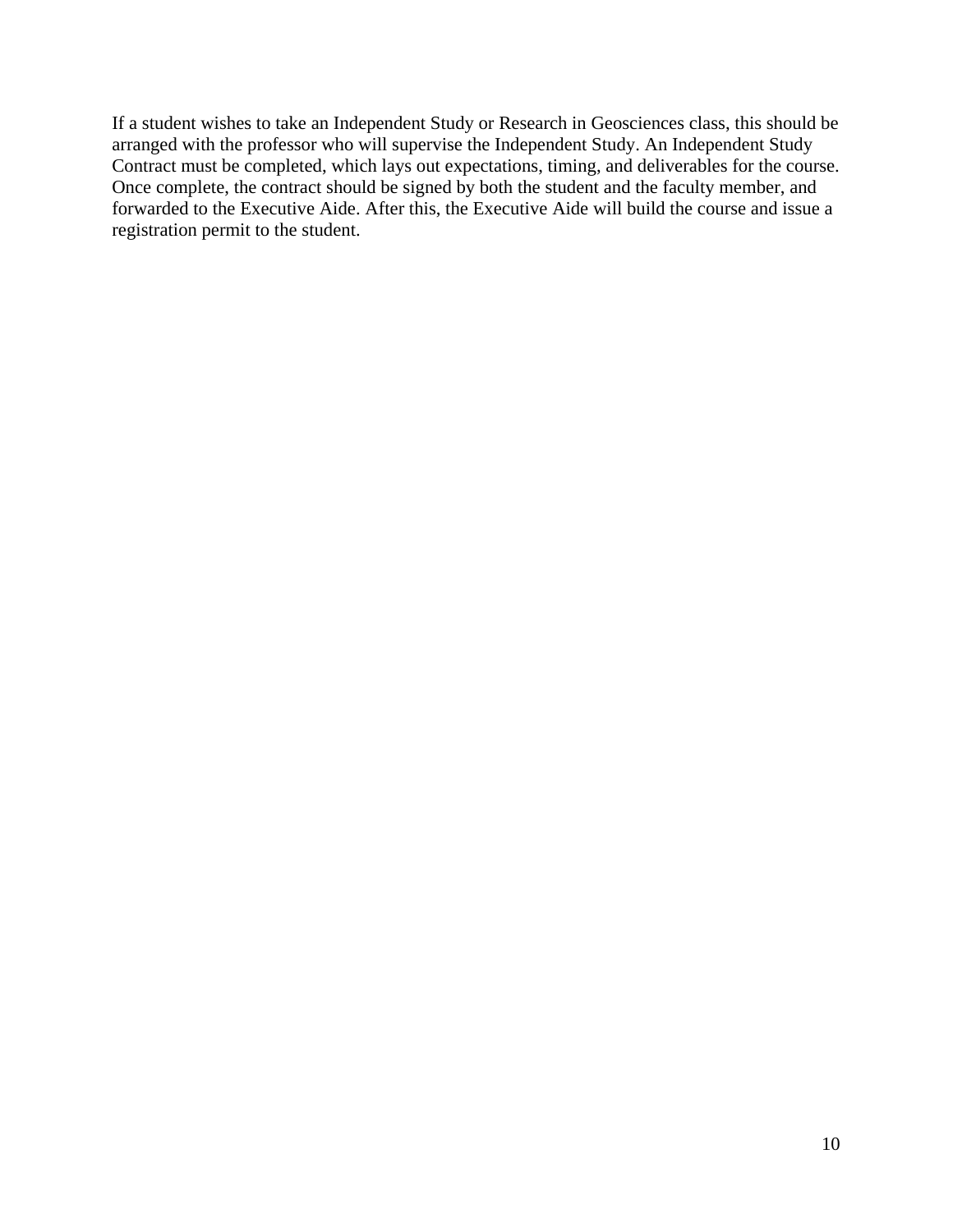## **IV. ACADEMIC REQUIREMENTS**

Students in the Geosciences graduate program must meet the requirements of the department (outlined below) and the School of Graduate Studies to remain in good standing.

#### **A. Thesis Prospectus**

In their first semester in the Geosciences M.S. Program, all students are required to take Geosciences Research Methods (GEOS 5000). As a part of that course, you will be tasked with developing a thesis prospectus. Different disciplines expect slightly different content in terms of a prospectus; so, in simplest terms you should think of it as your thesis proposal. Consequently, a prospectus should contain at least the information indicated below. Your individual committee might want a little more or a little less detail, so consider this to represent a basic template.

- 1. Title page: working title, your name, date you created the prospectus, thesis advisor, and thesis committee.
- 2. Research questions: hypotheses or questions to be addressed. \*Note: there may be several and they may build on one another. If your thesis is more descriptive in nature, there will still be a basic question that you are trying to address.
- 3. Background/introduction: Why is this question/topic of importance? Relate the topic to existing literature; ultimately, this will become part of the Introduction section of your thesis.
- 4. Methods: How will you answer your questions/hypotheses? The methodological approach and techniques used should be described in some detail.
- 5. Results: What results do you expect? While you most likely do not have results at this point, you should state what results are expected and their importance.
- 6. Discussion: How does this work relate to other research? This should discuss subunits of your project and how this research relates to the broader field and the work of other researchers.
- 7. Budget: Depending on the project, you may need to include a page describing and justifying your budget for the project.
- 8. Schedule: Provide a proposed work schedule including an estimated date of completion.
- 9. Bibliography: You should demonstrate critical awareness of literature that is relevant to your particular topic and methodology employed.

M.S. students should present a copy of their thesis prospectus to their proposed graduate committee members, usually in their second semester in the program. The prospectus is intended to inform the committee on the course of research that will eventually lead to a thesis. The committee will either approve the prospectus or make recommendations for rewriting. The student should use this as an opportunity to gain advice from the committee on their research plans. By establishing specific research objectives, the prospectus will serve as a guide for what is expected of the student. It is important for the student to keep the committee informed on the progress of the research before and after the prospectus has been approved. This may involve additional meetings of the entire committee, but, more often, will consist of informal contacts. Major changes in the direction of the research should be brought to the attention of the entire committee.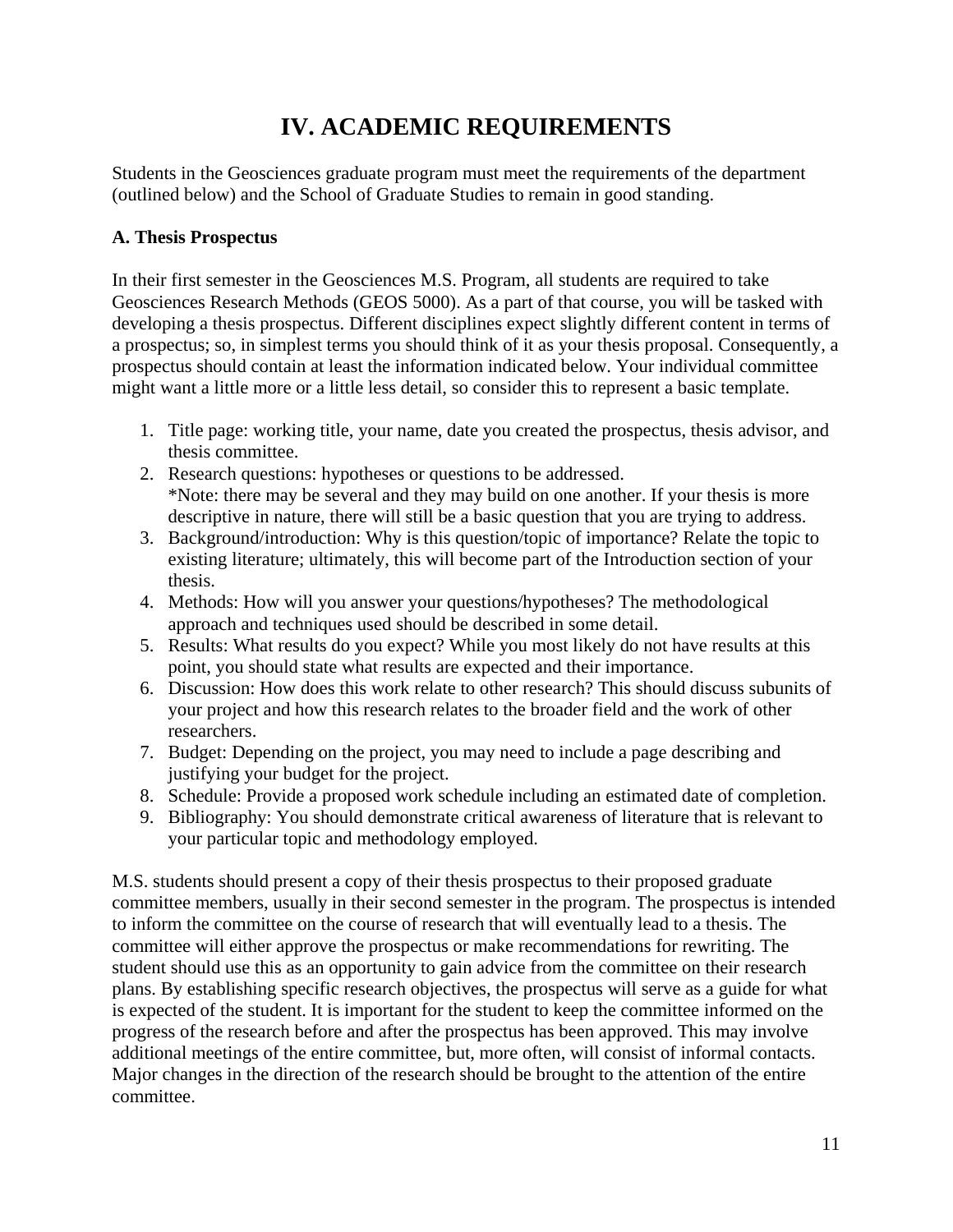#### **B. Normal Progress Toward the Degree**

Students are expected to maintain "normal progress toward the degree" to ensure that they are moving through the series of steps necessary to obtain a M.S. degree at a reasonable pace, and at the level of performance required of all graduate students. These steps are outlined below and described in detail throughout this document, as well as the Degree and Graduation Requirements listed in the ETSU Graduate Catalog. Although the graduate advisor and the graduate coordinator will monitor student's progress in the program, it is the responsibility of the student to complete the appropriate steps within the required time frame. *Failure to maintain normal progress toward the degree will render the student ineligible for financial support and may lead to dismissal from the program.*

| <b>Milestone</b>                                                                  | <b>Expected Date of Completion</b>      |
|-----------------------------------------------------------------------------------|-----------------------------------------|
| Selection of graduate advisor (see section V below<br>for details)                | End of first semester                   |
| Completion of thesis prospectus                                                   | End of first semester                   |
| Selection and approval of graduate committee (see<br>section V below for details) | End of first year                       |
| Meetings with graduate committee (see section V                                   | At least once during year one, then as- |
| below for details)                                                                | needed                                  |
| Submission of Application to Graduate and                                         | Typically, the first month of third     |
| <b>Committee Forms to School of Graduate Studies</b>                              | semester - Check Academic Calendar      |
| Submission of drafts, chapters, maps, products, etc.                              | Periodically, with a final rough draft  |
| to graduate advisor                                                               | expected at the start of the fourth     |
|                                                                                   | semester (e.g., mid-January)            |
| Submission of Complete Draft of M.S. Thesis to                                    | At least two weeks prior to thesis      |
| graduate committee                                                                | defense (note, thesis defense may only  |
|                                                                                   | be scheduled with committee approval)   |
| M.S. Thesis Defense (see appendices for rubrics                                   | End of second year - Check Academic     |
| for each concentration) – note that this must be                                  | Calendar                                |
| scheduled at least 10 days prior to the defense                                   |                                         |
| Committee Approved M.S. Thesis, Manuscript                                        | End of second year – Check Academic     |
| Review Form, and Turnitin report submitted to                                     | Calendar                                |
| <b>School of Graduate Studies</b>                                                 |                                         |

Current deadlines for the College of Graduate Studies can be found here (Dates & Deadlines [\(etsu.edu\)\)](https://www.etsu.edu/gradschool/importantdates.php).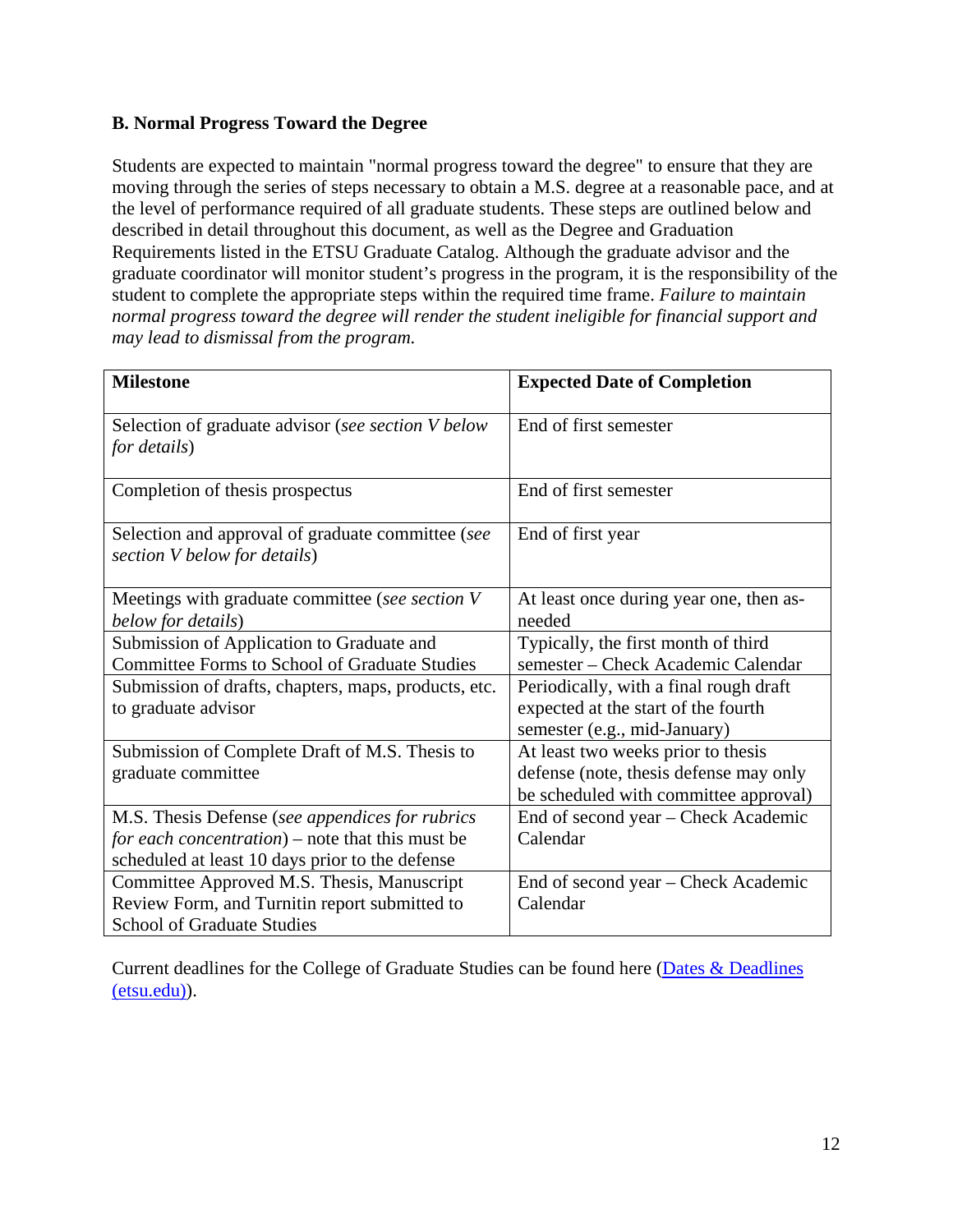#### **C. Preparation and Defense of the Thesis**

The primary product in fulfillment of the M.S. degree is a written thesis that summarizes the scientific research performed by the student. The thesis should represent a unique and substantial scientific contribution that warrants broad dissemination to the scientific community. The thesis topic will be selected by the candidate with the advice and approval of the graduate advisory committee. The student must present a prospectus describing the research project for review and approval by the graduate advisory committee. Prior to submitting forms to the graduate school and scheduling a defense, the committee should determine that the student has made sufficient progress in their research and has completed work that is the foundation for their thesis. It is expected that the graduate committee will receive a draft of the thesis, which has been thoroughly edited by the student and graduate advisor, well in advance of a scheduled thesis defense. A thesis defense may only be scheduled on a date approved by the graduate advisory committee, please note that many faculty have 9-month appointments and may not be willing or able to attend a thesis defense during the summer. Students will present their thesis research in a seminar, which is open to the public and announced (via flyer or email) at least one week in advance. The defense must be scheduled with the School of Graduate Studies at least 10 days prior to the proposed defense date and a member of the graduate faculty from outside the candidate's committee and department must be present to monitor the process. The thesis defense is intended to establish the student's ability to orally present and defend their research. Students are also expected to be able to apply the information learned in their graduate education to specific scientific problems. Therefore, students should expect questions that probe their general scientific knowledge as it relates to the subject matter of their concentration. The committee will convene immediately after the defense to determine if the student has successfully passed (see Appendices 2 and 3 below for sample rubrics for evaluation of the thesis defense). The student will immediately be notified of the outcome of their defense. After the thesis has been researched, written, defended, and accepted by the committee, it must be prepared in the proper form and submitted to the School of Graduate Studies for approval. ETSU has approved a requirement for electronic submission of theses. Students should follow the Style Guide for Electronic Theses and Dissertations posted on the Graduate Studies website [\(https://www.etsu.edu/gradstud/etd/documents/etdguide.pdf\)](https://www.etsu.edu/gradstud/etd/documents/etdguide.pdf), please note that theses in Geosciences should follow the CSE (Council of Science Editors) Style Manual. Additional resources for preparing the thesis can be found on the School of Graduate Studies website [\(Electronic Thesis & Dissertations \(etsu.edu\)\)](https://www.etsu.edu/gradschool/etd/).

#### **D. Intent to Graduate**

To graduate from a graduate program at East Tennessee State University, a student must fulfill all degree requirements, meet all deadlines, and conform to all policies as set forth by the university (see Graduate Catalog) and the Department of Geosciences Graduate Student Handbook. A time limit of six (6) years to obtain the M.S. degree is imposed by the School of Graduate Studies and is counted from the date of registration for the first course applied to degree requirements, including transfer work. As stated in the Graduate Catalog a student must be enrolled for a minimum of one (1) graduate credit hour during the term of graduation. If a student enrolls in thesis hours (GEOS 5960), but does not defend in that semester, then they must enroll in one (1) graduate credit hour (typically GEOS 5990 – Readings & Research) every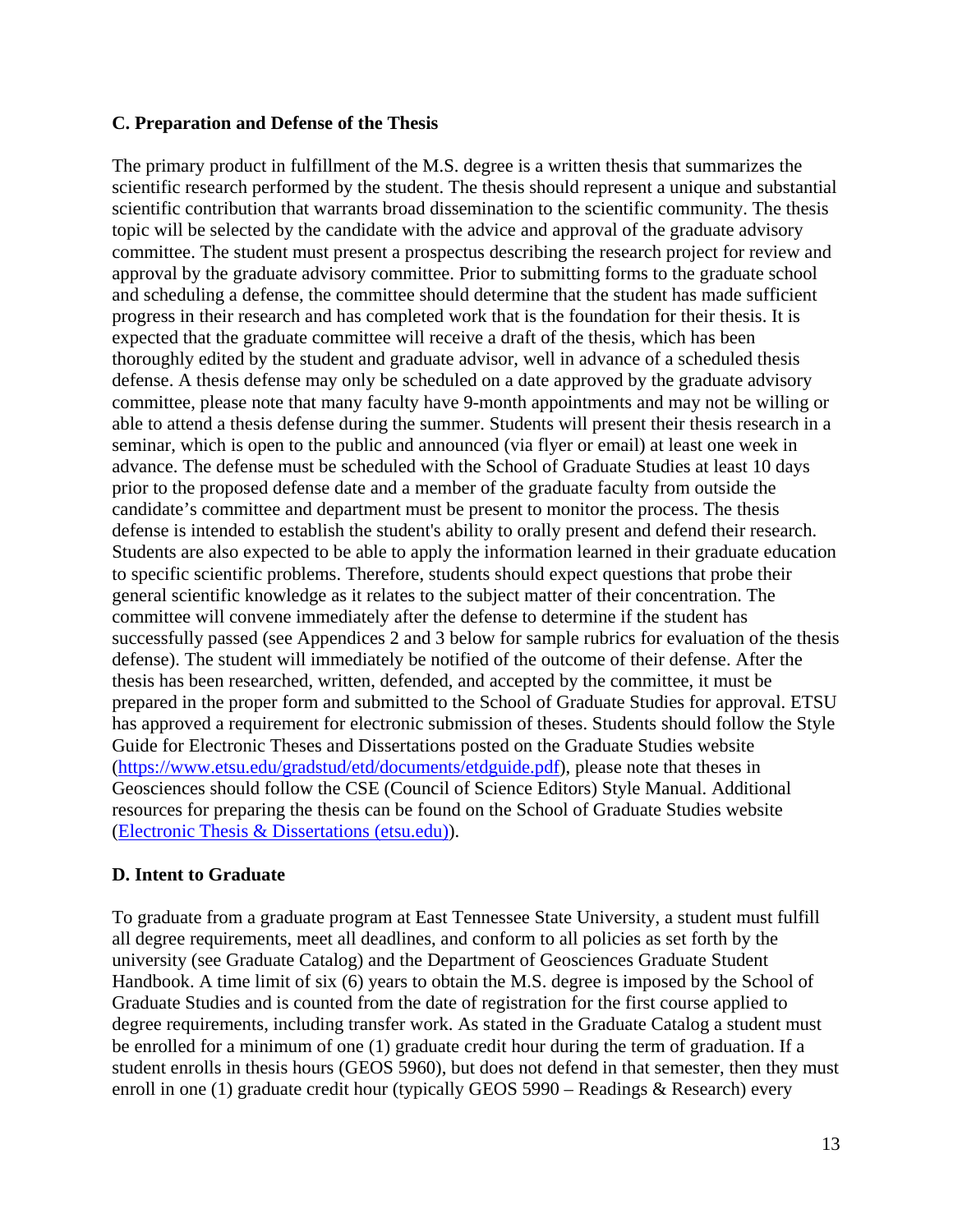semester thereafter (including summer) until they defend their thesis. Scholarships are available for 1 semester [\(https://www.etsu.edu/gradstud/gscholarships/thesisdissertationscholarship.php\)](https://www.etsu.edu/gradstud/gscholarships/thesisdissertationscholarship.php). The deadline to apply for a thesis scholarship for a subsequent semester is typically the same day as the deadline for submitting the final thesis to the School of Graduate Studies (e.g., April  $1<sup>st</sup>$  in the spring semester).

Students must Apply to Graduate [\(Apply to Graduate \(etsu.edu\)\)](https://www.etsu.edu/reg/application.php) early in the semester prior to the one in which the student expects to complete the requirements for a graduate degree. If the student does not graduate in the selected term, they must complete and submit a new Intent Form before the published deadline. All debts to the university must also be cleared before the end of the second week of the final semester of study.

#### **E. Grades**

Graduate credit will be given for grades of "A", "A-", "B+", "B", "B-", "C+", and "C" in graduate level courses. Graduate credit is not awarded for Pass/Fail grades. Grades of P or F do not count toward degree requirements. All graduate course grades earned at East Tennessee State University by a student will be used in computing the grade point average.

The letter grades of "S" (satisfactory completion), "SP" (satisfactory progress) and "U" (unsatisfactory) are given for Readings & Research and Thesis. A grade of "S" carries graduate credit and indicates satisfactory completion of the course. "Thesis Research" (3 credits) is required for M.S. degree students. Degree completion requires an "S" on the most recent hours associated with Thesis. "SP" indicates progress toward project or research completion, but carries no credit. This grade does not affect the student's GPA. Students who receive an "SP" must, in subsequent semesters (including summer), enroll in additional hours of Thesis/Dissertation or Readings and Research until the requirements are completed. The "U" grade carries no credit and indicates unsatisfactory progress toward research or project completion. Students who receive a "U" must enroll for the course the next semester, including summer. The first "U" does not affect the GPA; the second "U" is equivalent to an "F."

A grade of "I" (incomplete) indicates that a student was passing the course at the end of the semester, but due to circumstances beyond the student's control, was unable to complete the course requirement. It also indicates that the student has received consent from the instructor to complete the work for which an "I" is assigned. The "I" grade cannot be used to allow a student to do additional work to raise a deficient grade or to repeat a course. An "I" grade must be removed no later than one calendar year from the time the grade is awarded. Time extension requests for removal of "I" grades must be submitted to and approved by the dean of the School of Graduate Studies before the allotted time expires. An "I" grade not removed under the guidelines noted above will be converted to an "F." When an "I" grade converts to an "F" after one calendar year, the GPA is adjusted retroactively; consequently, a student may be subject to dismissal without a probationary term. A student cannot withdraw from or drop a course after a grade of "I" has been assigned or after one year has elapsed. To remove an "I" grade, the student must complete the work independently and must not register for the course a second time or attend the same course at a later time in order to complete the course requirements.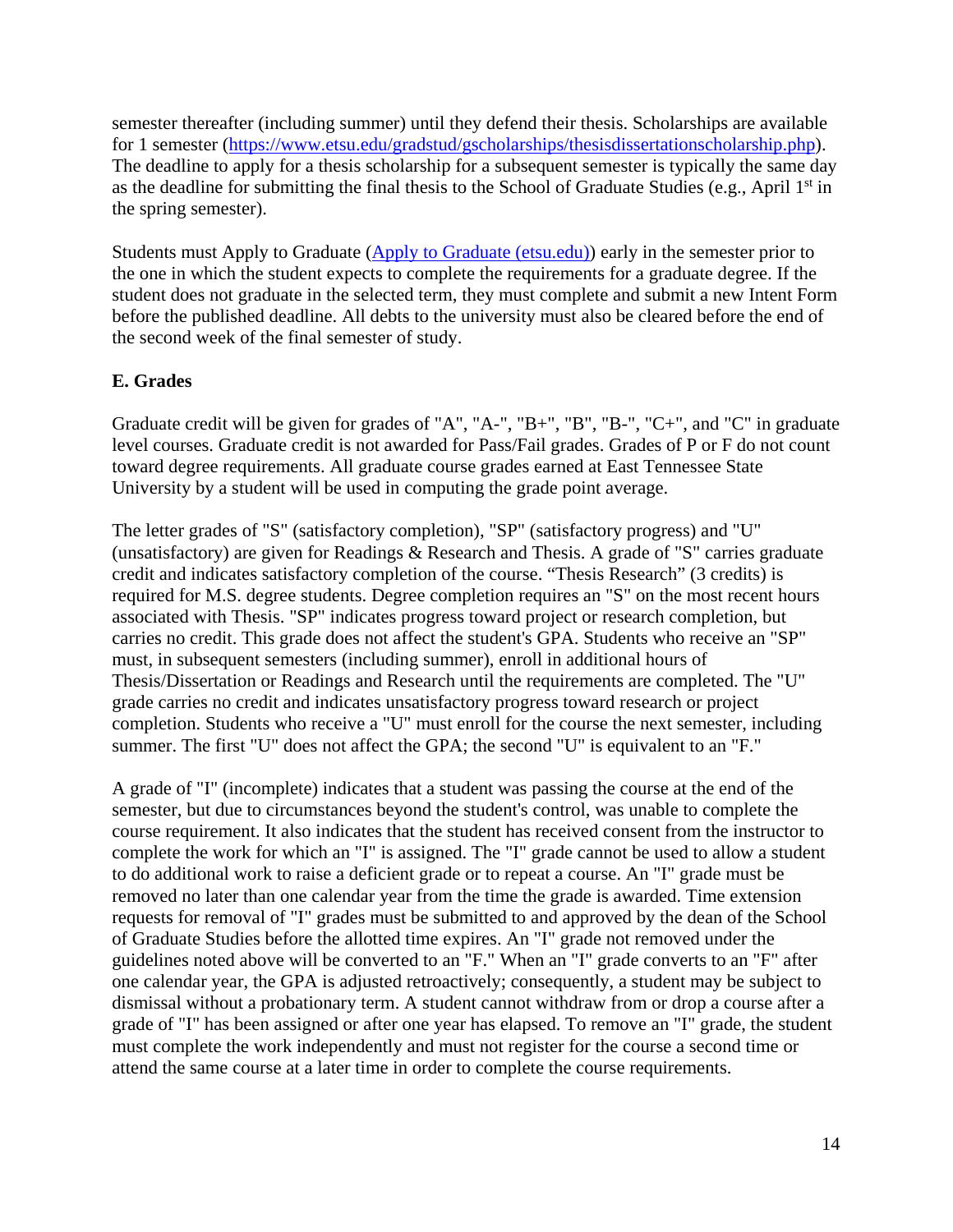To remain in good standing, a graduate student (degree or non-degree), must maintain an overall grade point average of 3.0 (B) or better on all graduate work attempted. In order to graduate, students must have a minimum 3.0 grade point average overall and in the program of study. When the cumulative grade point average falls below 3.0, the graduate student will be placed on academic probation. If the student does not achieve a 3.0 cumulative grade point average at the conclusion of one probationary semester, the dean of the School of Graduate Studies and the Geosciences Graduate Program will determine whether the student should be dismissed from graduate study at East Tennessee State University or continued on probation. No student will be allowed more than two probationary semesters, whether consecutive or cumulative. At the end of a second probationary semester a student whose cumulative grade point average is still below 3.0 will be dismissed from graduate study. A student will be removed from probationary status upon attaining a cumulative 3.0 grade point average.

#### **F. Criteria for Student Dismissal**

A student may be dismissed from the ETSU Geosciences graduate program for issues related to academic performance and conduct. Criteria for student dismissal include but are not limited to:

- Failure to meet the conditions of acceptance
- Failing course grades
- Failing the thesis defense
- Exceeding the allowed number of probationary semesters
- Poor performance during research or teaching assistantships
- Unprofessional conduct (detailed in section VI below)

Some additional areas that may lead to concern are addictive behaviors, illegal behaviors, beliefs and behaviors that are oppressive to individuals or groups, and behaviors which suggest possible danger to self or others. Additionally, the faculty reserves the right to consider data regarding student attitudes and behaviors from a variety of sources, including public records, professional communications, and direct observation.

#### **G. Reinstatement**

As stated in the Graduate Catalog, a student who has been dismissed from the Geosciences M.S. program and the School of Graduate Studies may address a written request for reinstatement to the Department Chair no earlier than one academic year following dismissal. The request should include reasons why the reinstatement should be considered. The Chair will review the request for reinstatement and invite the student to meet with him/her and other faculty associated with admissions to allow the student to provide evidence that they (the student) are ready to resume study. Following the meeting with the student, the Chair will make a recommendation to the Dean of the Graduate School. If the student's request is denied at the department level, the student may then direct a written appeal to the Dean of the Graduate School, and a final decision will be made in accordance with policies established by the Graduate Council. The student has the right to an appeal process as detailed in the Graduate Catalog.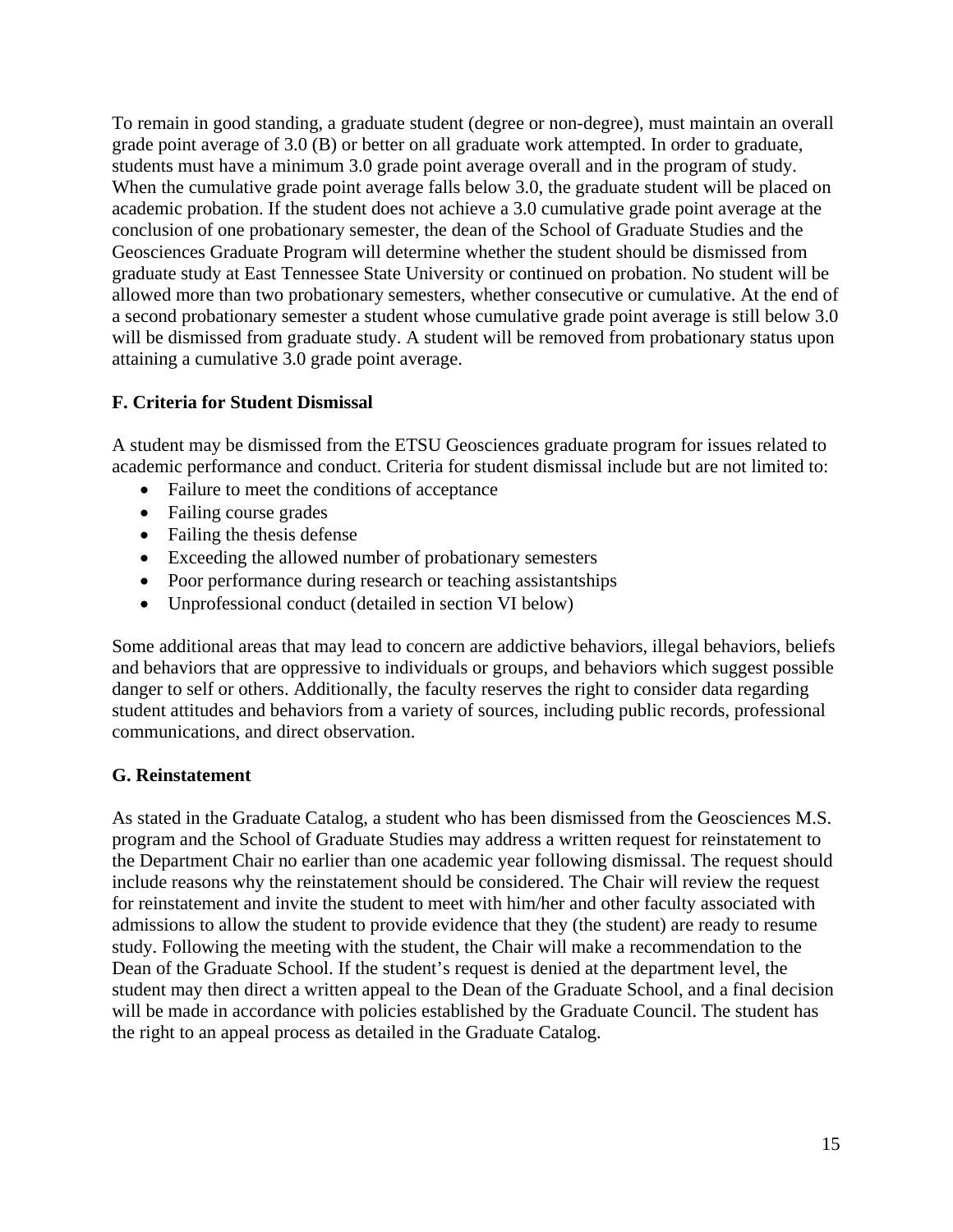#### **H. Leave of Absence**

If a student elects to take a leave of absence from the program of study, they must first consult with their graduate advisor. After receiving input and direction from the advisor, the student may submit a written request for a leave of absence to the Department Chair providing their rationale and plan of action. It is also advised that the student and advisor discuss modifications to the student's program of study as a result of the intended leave of absence. If a student does not reenroll before the end of one academic year from the time the leave of absence was granted, Graduate Studies will require a readmission form and approval of the graduate program before the student can register for classes.

#### **I. Student Appeal Procedures [\(https://catalog.etsu.edu/index.php,](https://catalog.etsu.edu/index.php) under Polices and Procedures)**

A student may appeal a course grade if the student has evidence that the grade was assigned in a malicious, capricious, erroneous, or arbitrary manner. The following steps provide a guideline for the appeals process. All persons concerned with this process should make every attempt to adhere to the time schedule outlined in the following description of the appeals process:

#### *Appeal to the Faculty Member for Review of the Assigned Grade*

Within 21 calendar days after the beginning of the next term, excluding summer school, the student should discuss the assigned grade with the faculty member. If it is found that the assigned grade is incorrect in the judgment of the faculty member, they will initiate the appropriate change. If the change is made at this point, the matter is concluded. If the faculty member is no longer with the university, the student should confer with the Department Chair that will then make every effort to receive written input concerning the matter from the former faculty member. If it is not possible to receive information from the former faculty member regarding the grade, then the student may appeal the grade as described below and the departmental chair will represent the interests of the faculty member who issued the grade.

#### *Appeal to the Department Chair*

If the question of the assigned grade cannot be resolved between the student and the faculty member, the student may appeal in writing to the Department Chair. The written appeal must be made by the end of the fourth week of the term. The student should include all known information relating to the appeal with the written appeal. After receiving such an appeal in writing from the student, the Department Chair shall review with the faculty member the substance of the student's appeal and seek to determine its validity. If the Department Chair determines that the assigned grade, in his/her judgment, is inappropriate, the Department Chair should recommend to the faculty member that the grade be changed. The faculty member may or may not concur with the Department Chair's recommendation.

The Department Chair will notify the student in writing, within 14 calendar days of the appeal, whether or not the assigned grade will be changed by the faculty member. If the grade is changed to the student's satisfaction, the matter is concluded. If the grade will not be changed, the Department Chair will also advise the student of the right of appeal to the Dean of the School of Graduate Studies. If the grade will not be changed, copies of all written communication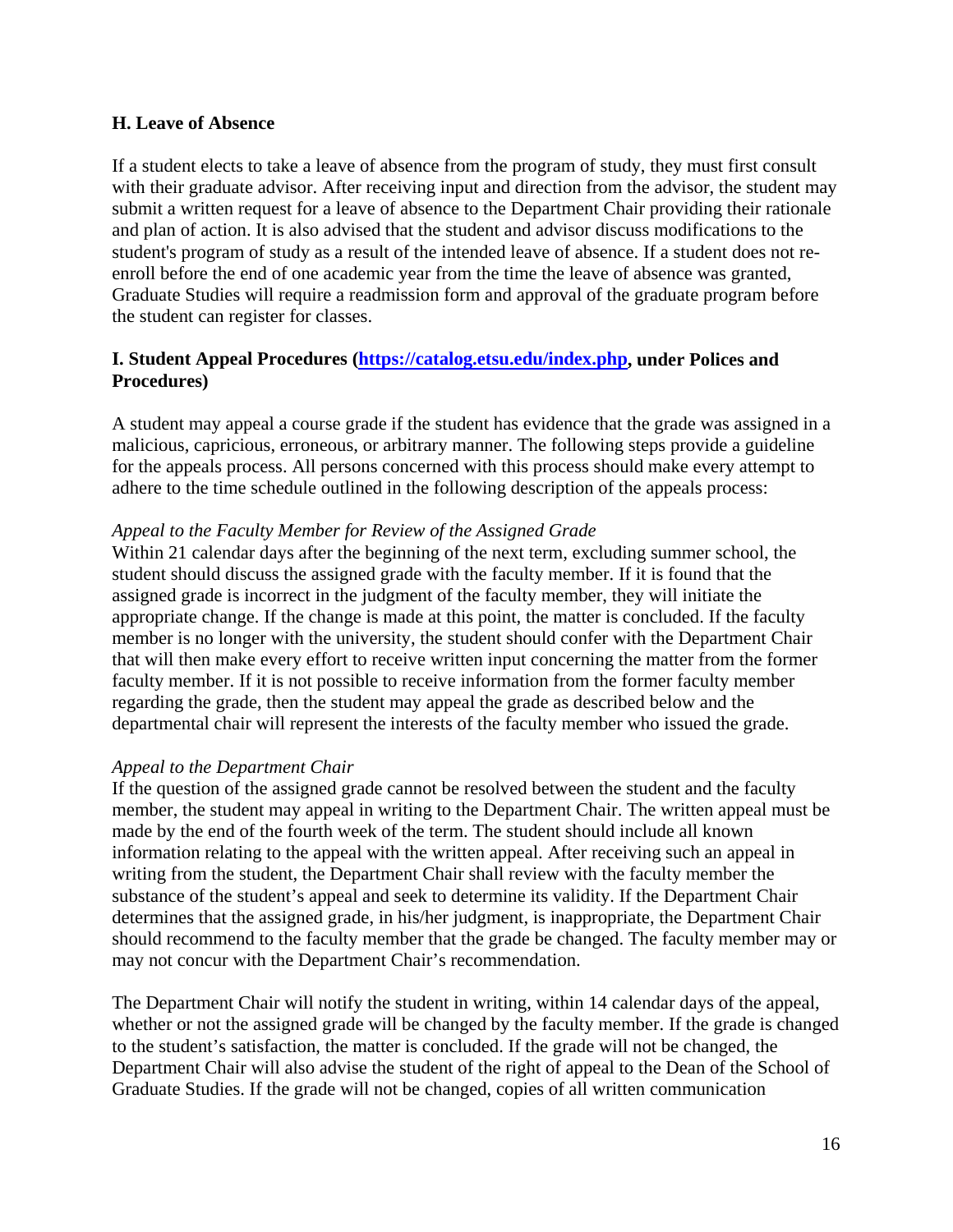mentioned above should be sent by the Department Chair to the Dean of the School of Graduate Studies as described below.

#### *Appeal to the Dean of the School of Graduate Studies*

If the grade is not changed to the satisfaction of the student at the departmental level, a graduate student may appeal the assigned grade, in writing, to the Dean of the School of Graduate Studies. With the written appeal, the student should provide all information possible relating to the appeal. The written appeal to the dean must be made within seven calendar days of receipt by the student of the notice from the Department Chair.

If the dean, the student, and the faculty member are unable to resolve the appeal informally, the dean shall convene an *ad hoc* committee, comprised of three members of the graduate council and three graduate students, all of whom shall have voting privileges. This committee shall elect a chair and hold a hearing concerning the appeal. At this hearing, all material relevant to the appeal shall be presented by the student, faculty member, the department chair, the dean of the college in which the course was taught, the Dean of the School of Graduate Studies, and any others who may be called to assist the committee.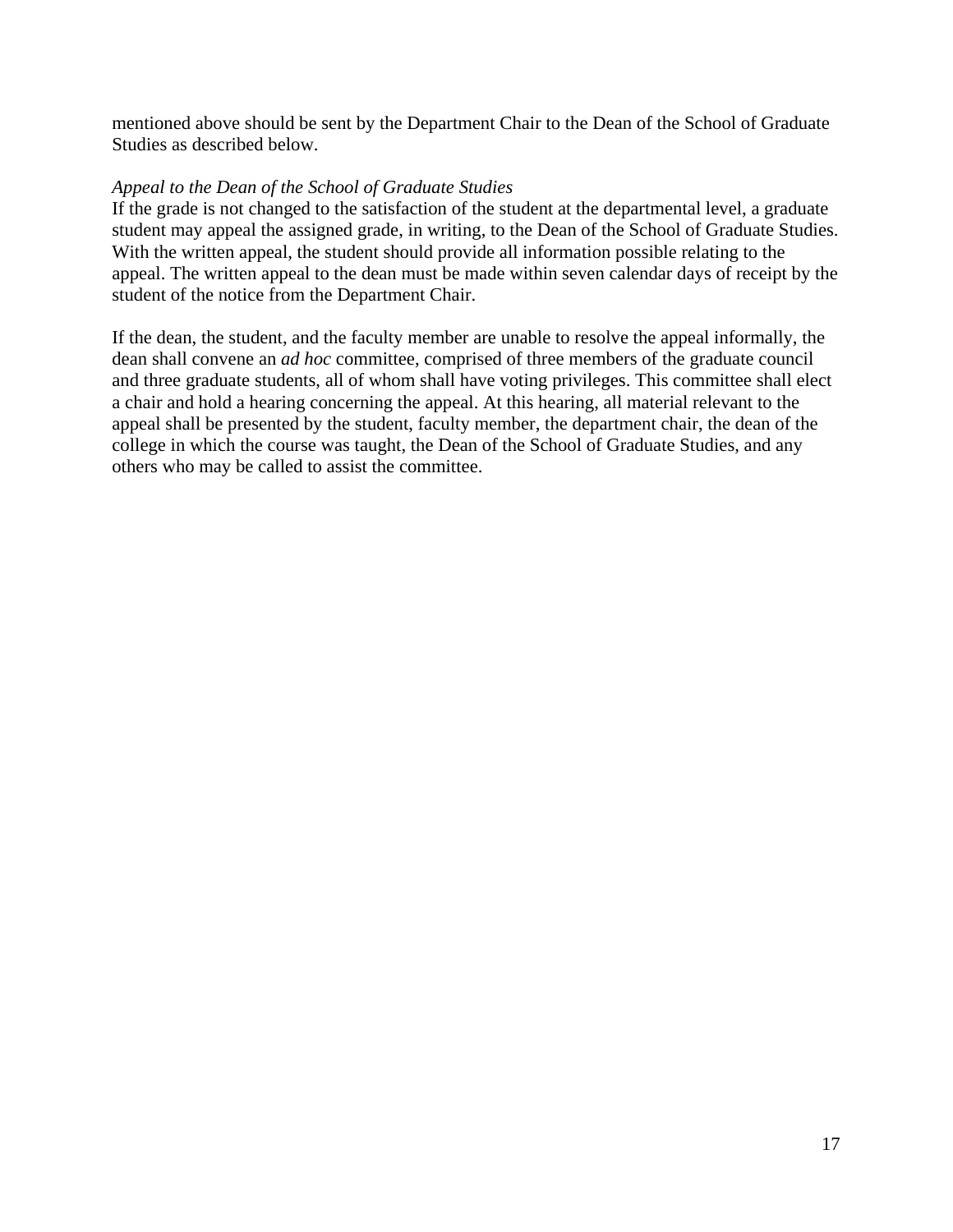## **V. ADVISORY SYSTEM**

Advisement at ETSU is a continuous, interactive process between an advisor and a student which facilitates the development and achievement of the student's overall goals. Advisement is a distinct part of a student's educational experience provided by ETSU as a service.

A successful relationship between an advisor and a student depends upon shared responsibility. Advisor and student responsibilities are outlined on the ETSU Academic Advisement website [\(https://www.etsu.edu/advisement/continuingstudents/#StudentandAdvisorResponsibilities\)](https://www.etsu.edu/advisement/continuingstudents/#StudentandAdvisorResponsibilities). Advisors and others at ETSU provide mentoring, advice, referrals, and information to help students make wise, informed decisions. The relationship students develop with their advisors is important to their success at ETSU. Students should consult with their advisors each semester and especially before making decisions that may affect their academic progress and success. Discussions with the advisor may include: understanding degree requirements, selecting courses, dropping a class, withdrawing from ETSU, and exploring career options. Students are ultimately responsible for their academic decisions, including course selection, meeting prerequisites, and adhering to policies, procedures, and deadlines at ETSU.

#### **A. Graduate Advisor & Committee**

To receive a graduate degree, you must first assemble a graduate advisory committee. The committee will consist of at least three members. Early in your time at ETSU, you must find a faculty member to serve as the chair for your committee and academic advisor (your "Graduate Advisor"). The graduate advisor will help you put together the rest of your committee, which must be approved by the department chair and the Assistant Dean of Graduate Studies. Committee members may be from outside the department or occasionally from outside the university. Selection of committee members should be designed to ensure that together they have experience and expertise to appropriately guide and evaluate the research areas covered by your thesis. As you develop your prospectus during your first semester, you will also be introduced to departmental faculty and work with your advisor to identify potential committee members. The graduate committee is formally appointed by submission of the Appointment of Advisory Committee Form (found here [Forms ETSU Graduate School\)](https://www.etsu.edu/gradschool/forms.php), which must be completed the semester prior to the one in which you plan to graduate (for Spring 2022 Graduation, this is due September  $1<sup>st</sup>$ , 2021).

The advisory committee has the following duties: they approve your program of study and candidacy application, review and approve your proposed thesis project, monitor the project, review the final written thesis, suggest corrections and revisions to the thesis, examination of the student at the thesis defense, and approve the thesis for submission to the School of Graduate Studies. Additionally, the graduate advisor is responsible for the following: primary oversight of the project, monitoring and guiding corrections and revision to the thesis, confirming that the student and graduate advisor have reviewed the finalized thesis, and informing the School of Graduate Studies of the thesis defense.

Students should feel comfortable with their graduate advisor so that they can freely seek advice and discuss problems. The graduate advisor should serve as an advocate for the students'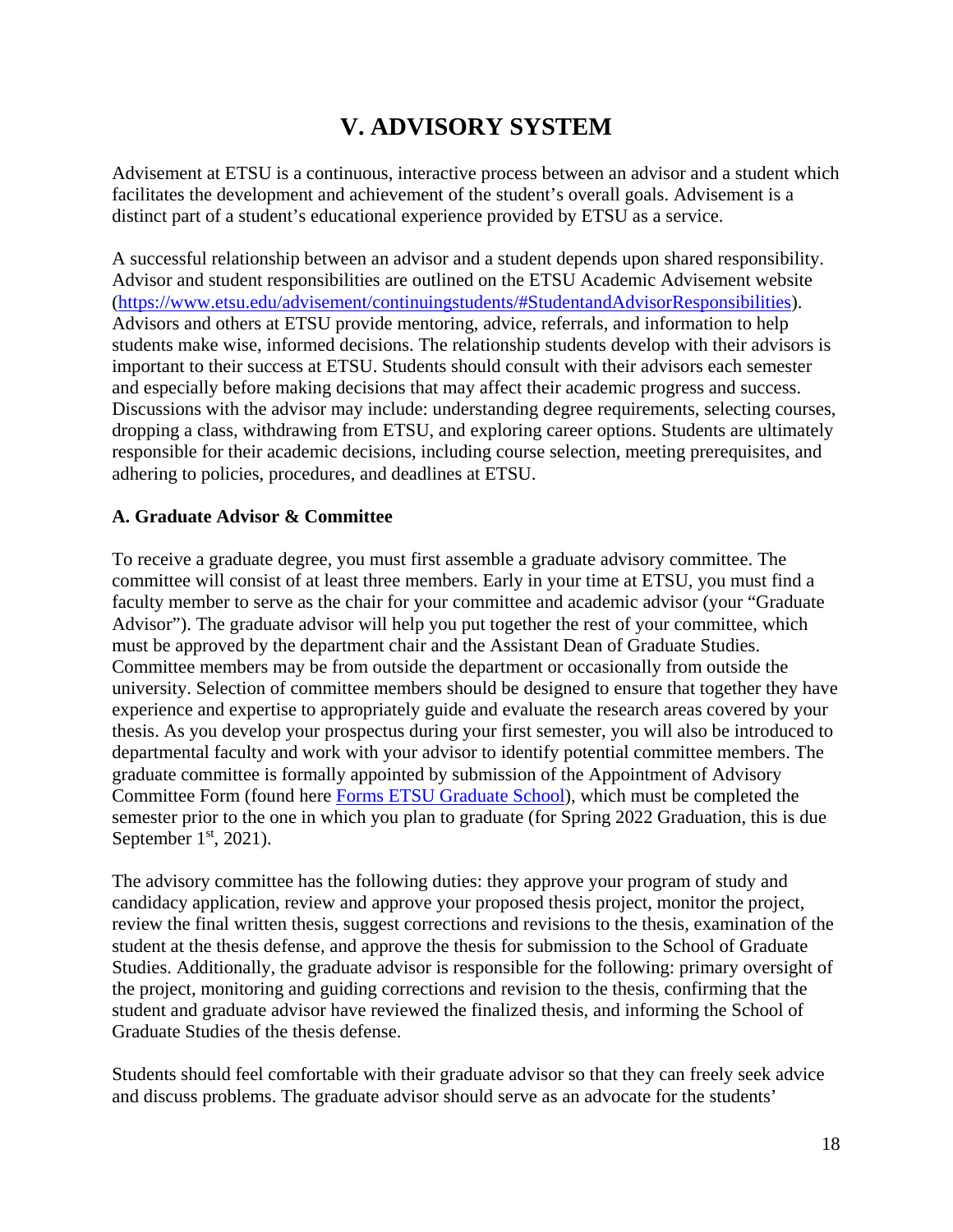interests. Students select a graduate advisor within the first year of study. The graduate advisor should provide guidance in the selection of a thesis research project with emphasis on the development of the student's capability for independent research. In addition to guiding the student in the development of specific research skills, the graduate advisor should: be responsible for the student's overall professional development; provide adequate opportunity for manuscript writing and presentations at scientific meetings; assist in career development by introducing students to researchers in their field and assist the development of the student as a scholar through guidance in areas such as creative thinking, leadership, and ethics.

The advisory committee will meet formally with the student at least once each year to review their research and academic progress. It is the responsibility of the student (with reminders from the graduate advisor) to ensure that these meetings are held and schedule them so that all committee members may attend. It is mandatory that faculty committee members attend scheduled graduate advisory committee meetings. Students should come to the meeting prepared to update the committee on research and academic progress, and the student is expected to provide the committee with their current curriculum vitae or resume. At that meeting the committee will complete an Annual Review of Graduate Progress Form (Appendix 4).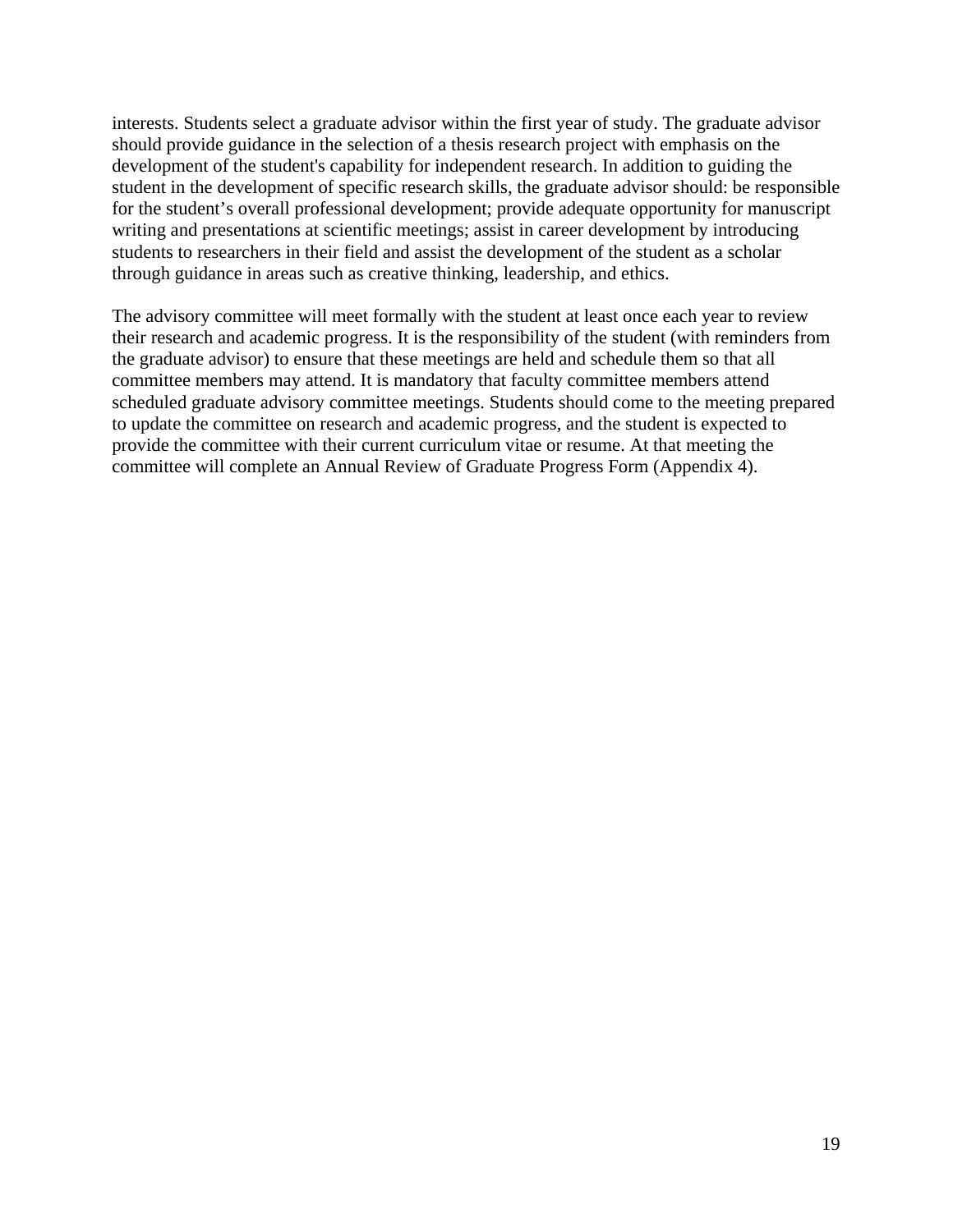## **VI. STUDENT CONDUCT AND RIGHTS**

#### **A. The Honor Code of the University**

The Department of Geosciences follows the Graduate Studies University Honor Code policy, which states: "I pledge to act with honesty, integrity, and civility in all matters" (Honor Code revised and adopted February 16, 2012). Students are to display a character of veracity and a genuineness to learn which promotes and supports intellectual development and ethical behaviors. Students are expected to act with honesty, integrity, and civility in all matters. Students who do not follow these policies will be held accountable in violation to the university's academic misconduct rules and regulation policies on plagiarism, cheating, and/or fabrication. Any knowledge of academic misconduct should be reported.

#### **B. Student Conduct**

Graduate students should read and abide by all policies outlined in the Graduate Catalog. Please refer to the Graduate Catalog for complete policies and procedures related to plagiarism, student bill of rights, student disciplinary policies, sexual harassment, complaints, and other important information. Graduate students using university related resources or participating in activities on or off campus are expected to conduct themselves in a professional manner. This may include, but is not limited to, the Office of Student Services, Library, and Learning Resource Centers. Students are expected to be familiar with and follow university regulations on graduate student conduct as outlined in the Graduate Catalog. Failure to abide by these policies and procedures may result in disciplinary sanctions including, but not limited to, dismissal from the Geosciences graduate program.

Students and faculty of East Tennessee State University Department of Geosciences are expected to be honest and honorable in all academic and professional endeavors. All forms of academic dishonesty are prohibited and incur severe disciplinary sanctions. The Department of Geosciences adheres to the ETSU Policies and Procedures as presented in the Graduate Catalog. Students may find further information on academic misconduct policy in the Graduate Catalog (Policies and Procedures - [East Tennessee State University -](https://catalog.etsu.edu/content.php?catoid=41&navoid=1735#academic-and-classroom-misconduct) Acalog ACMS™ (etsu.edu)).

Graduate students are expected to act professionally and refrain from any activity which might impair the image of the university, college, or the department. Students who violate any of the following professional standards may be subject to disciplinary sanctions by the Department of Geosciences and the university.

It is the expectation that all students enrolled in the Geosciences Graduate Program at ETSU will conduct themselves in the manner that:

- 1. Shows respect towards others
- 2. Values contributions from other students, colleagues, and faculty
- 3. Contributes to mutual respect, effective communication, and collaboration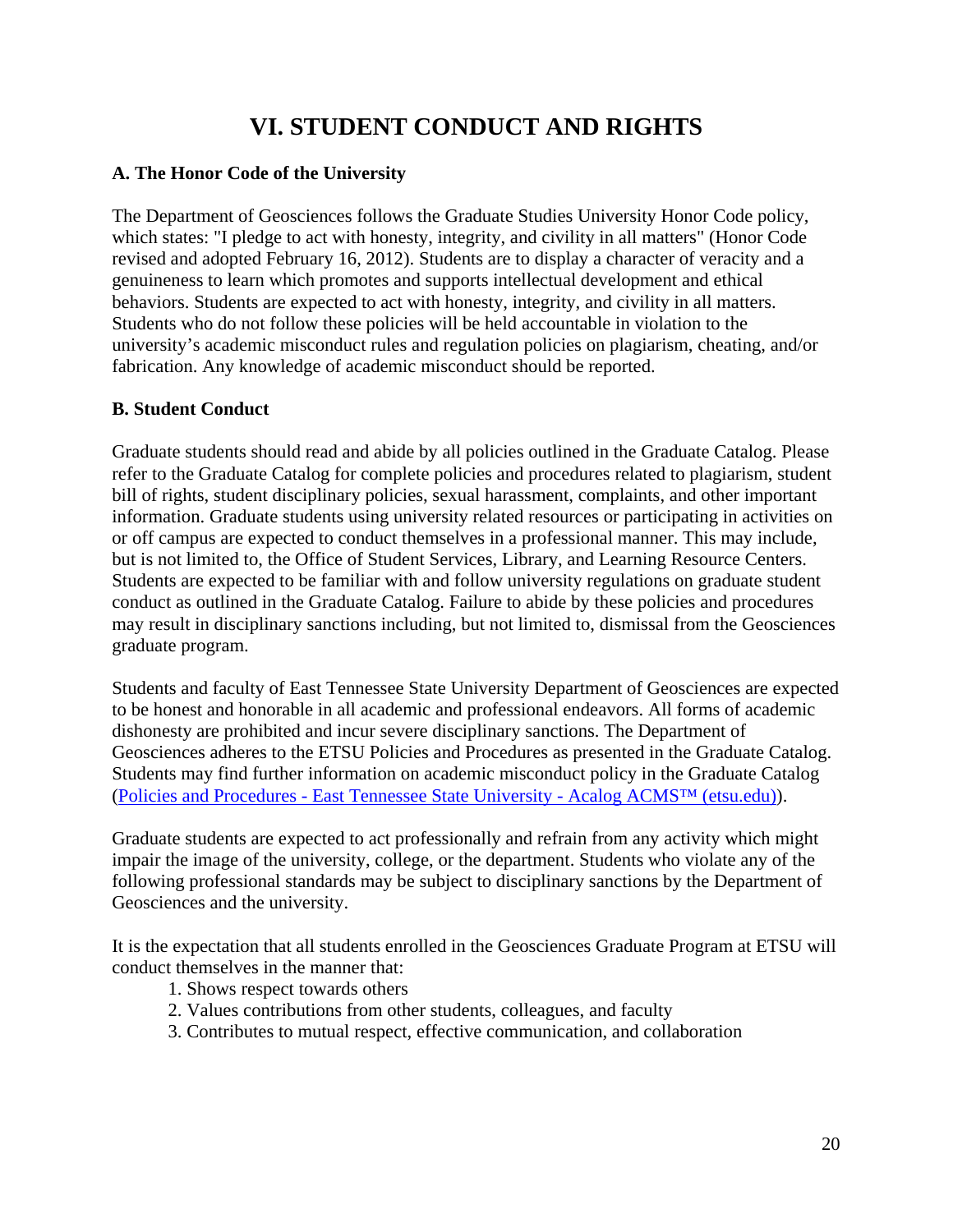The following behaviors will not be tolerated, and if displayed by any student enrolled in the Geosciences Graduate Program at ETSU will result in disciplinary sanctions and possible dismissal from the program:

- 1. Use of abusive, obscene, lewd, indecent, violent, excessively noisy, disorderly, or other conduct which disrupts other groups or individuals.
- 2. Threatening others, including physical, verbal, nonverbal, and implied threats.
- 3. Interference with or obstruction of college activities or facilities.
- 4. Misuse of or damage to any university property or facilities, including computers.
- 5. Theft.
- 6. Misuse of documents or identification cards.
- 7. Failure to cooperate with faculty, staff, graduate assistants, or student workers who are acting in the performance of assigned duties in university facilities.
- 8. Absence or repeated tardiness in classes or work assignments.
- 9. Not listening or paying attention to others who address you.
- 10. Not responding to email, letters, or voice mail that require a reply.
- 11. Not sharing credit for collaborative work.

#### **C. Student Complaint Policy and Procedure**

East Tennessee State University is committed to respecting all members of the university community and providing fair treatment regarding complaints by students. The objective of the Student Complaint Policy and Procedure [\(Policies and Procedures -](https://catalog.etsu.edu/content.php?catoid=41&navoid=1735#-complaint-policy-and-procedures-for-students) East Tennessee State University - [Acalog ACMS™ \(etsu.edu\)\)](https://catalog.etsu.edu/content.php?catoid=41&navoid=1735#-complaint-policy-and-procedures-for-students) is to ensure that concerns and complaints of undergraduate or graduate students are addressed fairly and are resolved promptly. Complaints usually involve actions affecting students that are alleged to be unjust, inequitable, or create unnecessary hardship. A student may pursue this complaint procedure if they believe a problem is not governed by other complaint or appeal procedures at the University.

East Tennessee State University seeks to provide students, staff, and faculty members with a safe and secure learning environment, free of crime and or violations motivated by discrimination, sexual and other bias-related harassment. There are two important complaint policies not governed by the Student Complaint Policy and Procedure; Sexual, Racial, and Other Harassment, and Hate Crimes and Bias-Related Incidents. These types of complaints should be filed with the Special Assistant to the President for Equity and Diversity/Affirmative Action Director or, when a charge is by one student against another student, with the Dean of Students according to the procedures described in those policies. Complaint procedures are found within the graduate catalog.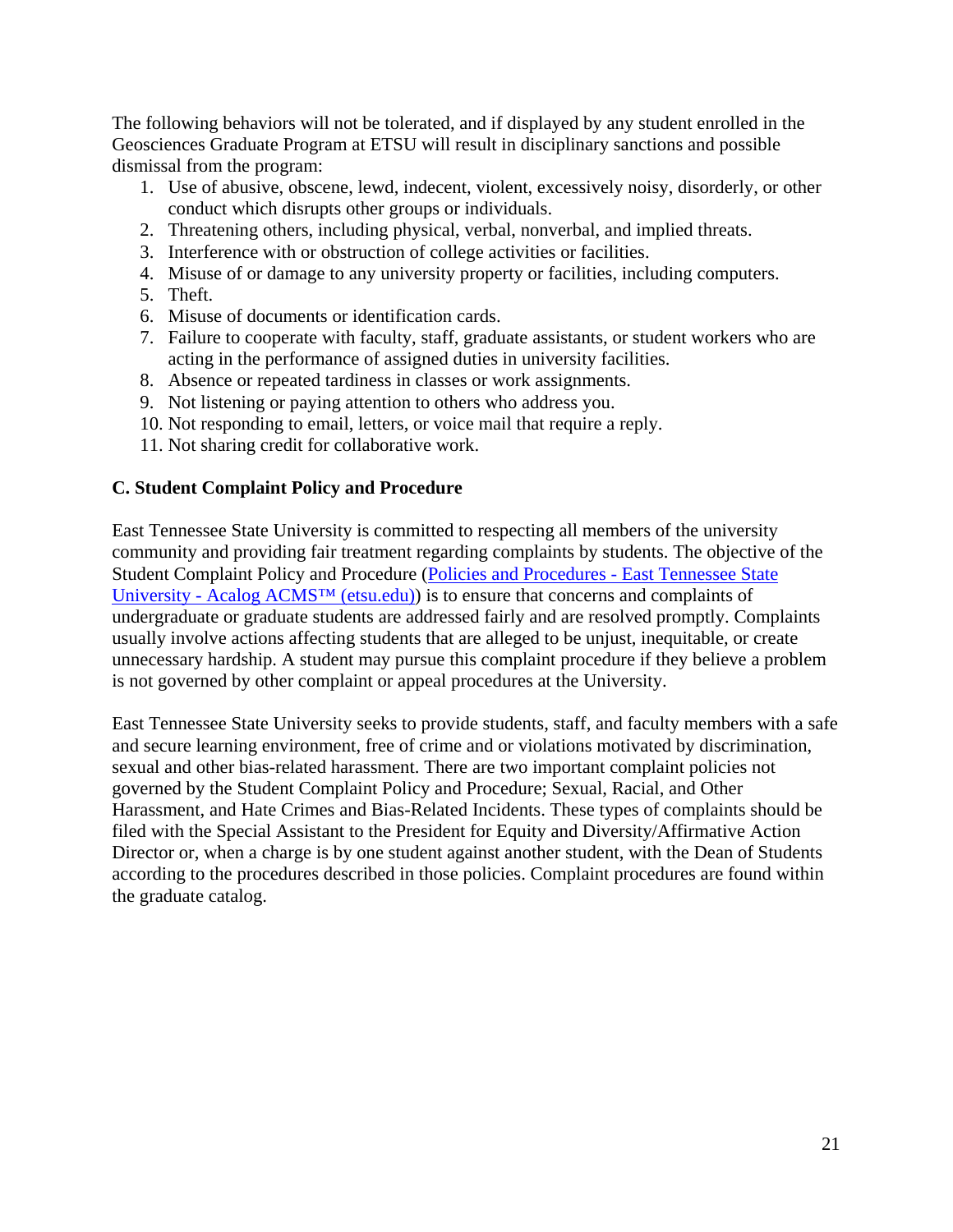## **VII. FINANCIAL AND OTHER SUPPORT**

The East Tennessee State University (ETSU) Graduate Catalog provides information regarding financial aid available in the form of assistantships, work-study programs, and loans. For more information check out [GA/TS Information and Positions \(etsu.edu\).](https://www.etsu.edu/gradschool/funding/gats.php) The Department of Geosciences also provides additional financial support opportunities specific to graduate students. A limited number of Graduate Assistantships (GAs) and Tuition Scholarships (TSs) are available in the Department of Geosciences and East Tennessee State University Museum of Natural History each semester. A full-time annual GA appointment provides for a waiver of out-of-state tuition (fall, spring); waiver of in-state tuition (fall, spring); and a monthly stipend. A TS provides for a waiver of out-of-state and in-state tuition (fall, spring). To be eligible for a GA or TS, a student must be enrolled in at least nine (9) graduate hours per semester (fall, spring). All students who are awarded a GA or TS must register for a designated one-credit-hour course, this course counts as one of the required credits. Students holding a GA or TS must maintain a minimum 3.0 grade point average. Placements are coordinated in conjunction with the School of Graduate Studies.

#### **A. Graduate Assistantships**

Specific guidelines for graduate assistantships are found in the Graduate Assistant/Tuition Scholar Handbook (Microsoft Word - [gats-handbook \(etsu.edu\)\)](https://www.etsu.edu/gradschool/documents/gats-handbook.pdf). Students who receive assistantships must register for a minimum of nine (9) hours during the fall and spring semesters. Most Geosciences graduate students on assistantships are on a 9-month appointment. Graduate assistants must maintain a cumulative 3.0 grade point average. Graduate assistantships include support in the form of a stipend and tuition waiver. The current base stipend for M.S. students is \$8,800. Out of state tuition is also waived for all graduate students who are on assistantships. Students are typically responsible for all program service fees beyond the cost of tuition (called the "maintenance fee"), which may include any or all of the following: technology fee, campus access fee, activity fee, and debt service fee. Fee costs may be covered by grant funds. Full- and half-time Graduate Assistants require a work commitment of 20 and 10 hours per week, respectively.

Students who accept Graduate Assistant positions (Teaching or Research) within the Department of Geosciences are expected to be full-time students who do not hold another on- or off-campus job during the academic year. Students are expected to work 20 hours per week on their assistantship assignment and ~20 hours per week on their class assignments and thesis research. Any additional on- or off-campus work must be approved by the Graduate Advisor and cannot exceed 9 hours per week. A degree-related internship is an example of an allowable off-campus job. Violation of this policy will result in non-renewal of the GA position.

Students who accept Graduate Assistant positions may have a variety of duties associated with their position. Teaching Assistant responsibilities may include instruction of laboratory classes, grading course materials, driving vans on field trips, and work with the GIS Help Desk. If teaching laboratory classes, Teaching Assistants are required to attend weekly lab meetings. Research Assistant responsibilities may include work at the ETSU Museum of Natural History or Center of Excellence in Paleontology, or work on research funded by faculty grants.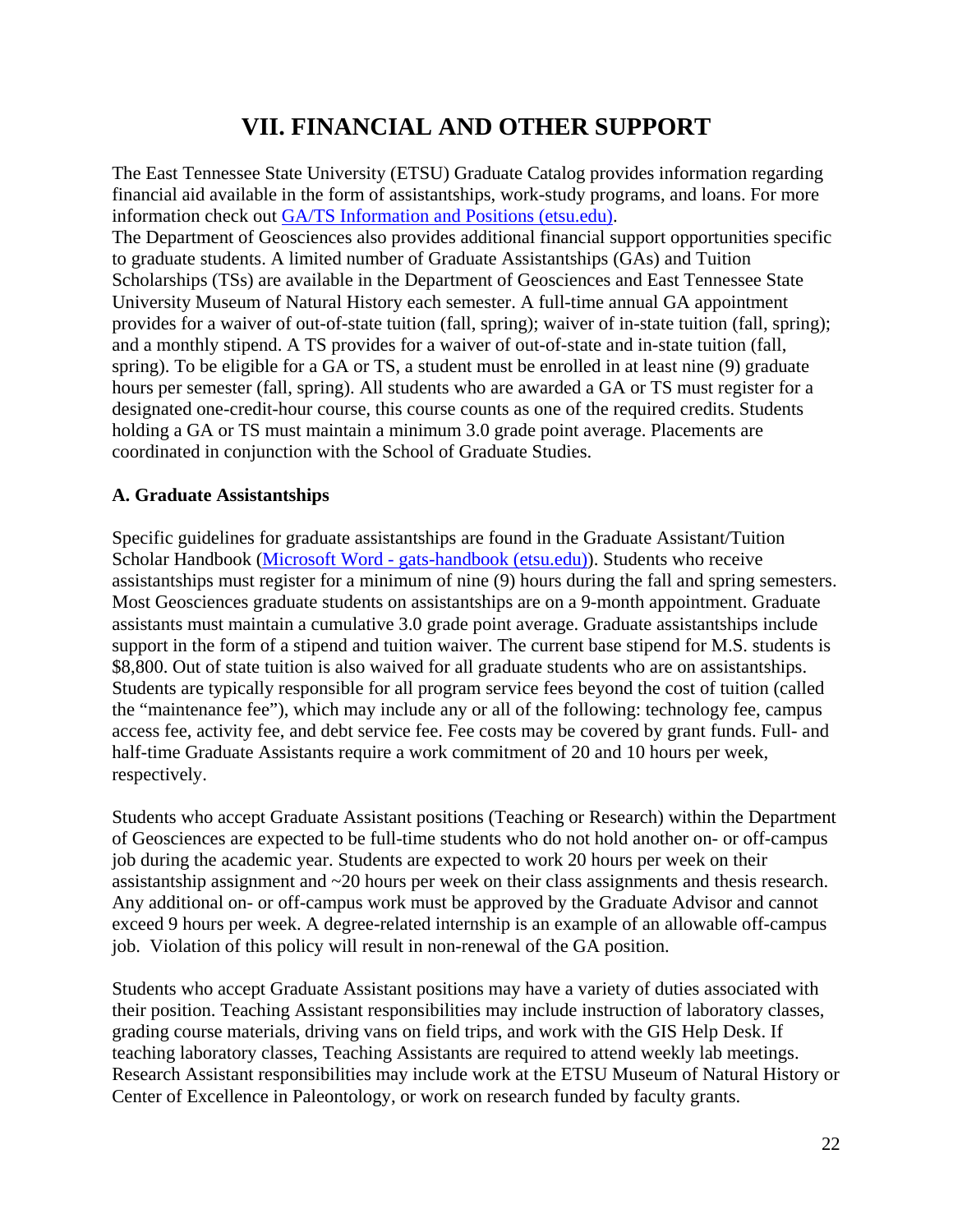#### **B. Tuition Scholarships**

A limited number of tuition scholarships are available from the School of Graduate Studies to the basic science departments. These are nine-month appointments and include a waiver of out of state tuition. Recipients must register for a minimum of nine hours in the fall and spring semesters. These are usually only given to new degree students admitted to the School of Graduate Studies and accepted unconditionally into a graduate program at East Tennessee State University. They must have a minimum 3.0 cumulative grade point average (GPA) on any prior graduate level courses. They must maintain a cumulative 3.0 grade point average to remain eligible for scholarship support. The awards cover no more than two calendar years for a master's program. Tuition Scholarships require a work commitment of 120 hours per semester to the Department (about 8 hours per week). Like Teaching Assistants, Tuition Scholar's work for the department may include instruction of laboratory classes, grading course materials, driving vans on field trips, and work with the GIS Help Desk. If teaching laboratory classes, Tuition Scholars are required to attend weekly lab meetings.

#### **C. Program Support for Student Academic Travel**

Scientific conferences and meetings provide an important educational experience and graduate students are urged to attend and present the results of their research. Every effort is made to provide travel support for graduate students for career development opportunities, such as presenting at conferences, conducting research for publication, or attending professional development workshops. The Geosciences Graduate Program and Center of Excellence in Paleontology sometimes allocate a portion of their annual budgets to support the expenses of academic travel. The regular University policy for allowable travel expenses applies. Travel authorizations will be submitted and approved by the department (*Note: a travel authorization is required for all official travel, regardless of how it is funded*). Additional funds for student travel are also available through the School of Graduate Studies. The maximum amount is \$300 and the request must be made to the Dean of the Graduate School.

#### **D. Office Space, Other Facilities and Equipment**

Graduate students with the Department of Geosciences at ETSU are provided office space within Ross Hall, typically on the building's 3<sup>rd</sup> and 4<sup>th</sup> floors. Assignment of and access to offices are coordinated by the department's executive aide. Several different computer labs are also available to graduate students, including an open computer lab on the  $3<sup>rd</sup>$  floor of Ross Hall and the Geoinformatics and Disaster Science (GADS) Lab on the 4<sup>th</sup> floor. Computers in both labs have a wide range of software packages installed, including ArcGISPro, SPSS, Terraset, Image Processing software, etc.. Information Technology support for these labs is provided by ETSU Information Technology Services [\(https://www.etsu.edu/its/\)](https://www.etsu.edu/its/).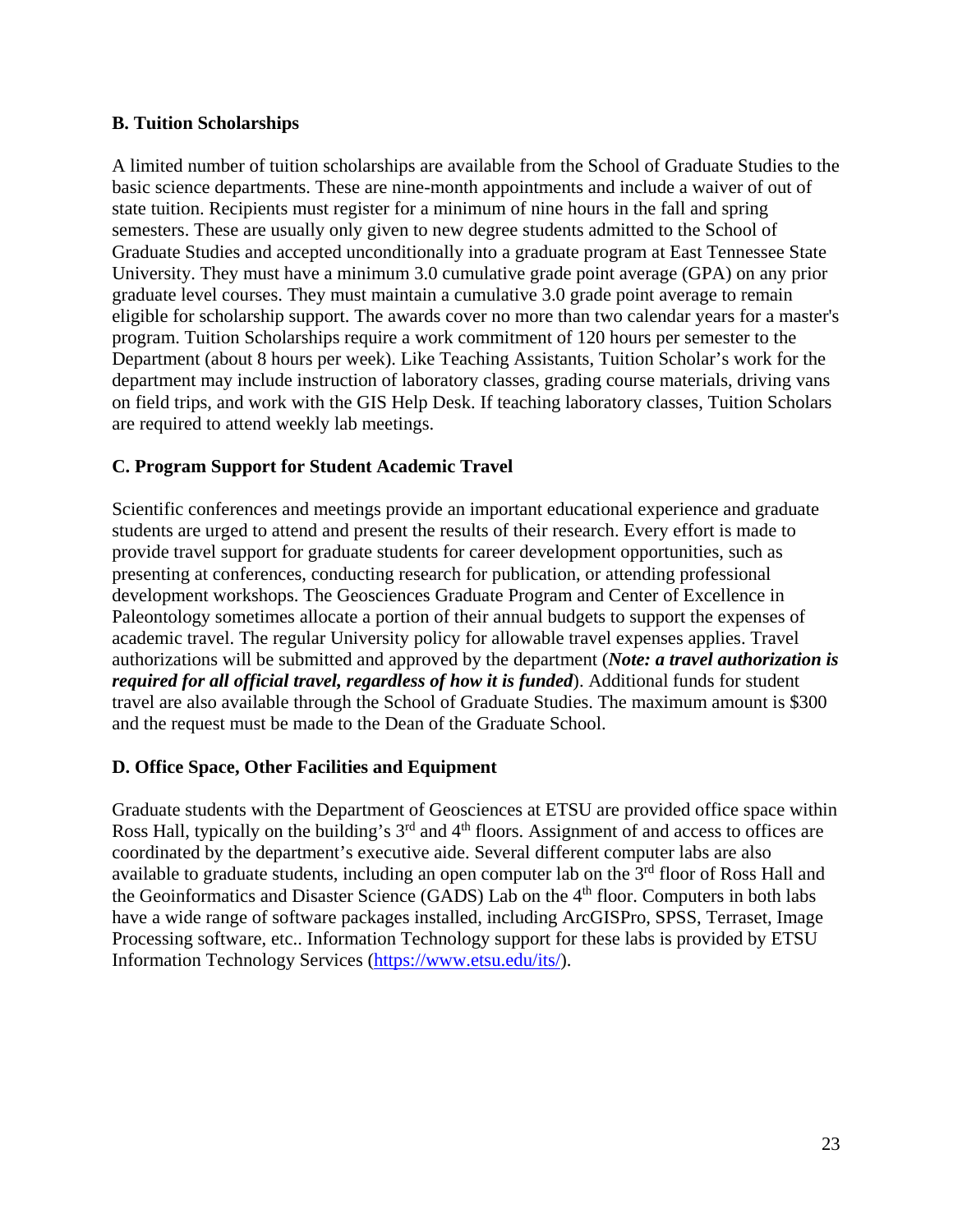## **VIII. STUDENT ORGANIZATIONS AND ACTIVITIES**

#### **A. Geosciences Club (GeoClub)**

The ETSU Geosciences Club's mission is to support and advance geosciences on the ETSU campus and in the community at large. Information about the club can be found on the department website [\(https://www.etsu.edu/cas/geosciences/club.php\)](https://www.etsu.edu/cas/geosciences/club.php). The primary contacts for the GeoClub are Dr. Mick Whitelaw [\(whitelaw@etsu.edu\)](mailto:whitelaw@etsu.edu) and Dr. Ingrid Luffman [\(luffman@etsu.edu\)](mailto:luffman@etsu.edu). Among GeoClub activities are regular field trips to local sites (ex. caves, lakes, waterfalls, mines, roadcuts) and many special events (ex. Geo Movie Nights, Earth Day Celebration, Mapping Parties). The club participates in the Knoxville and Kingsport gem and mineral shows during the fall semesters. The club also sponsors student travel to academic conferences and several student awards.

#### **B. Appalachian Student Research Forum**

The Appalachian Student Research Forum (ASRF) is an annual event (during the Spring Semester) in which undergraduate and graduate students can present their research in a formal, juried setting. There is no cost to participate, but students must register and submit an abstract before the posted deadline in order to do so. The ASRF hosts both poster and oral presentations. The poster presentation session is open to all participants (undergraduate, graduate, medical residents, and post-doctoral fellows). Only graduate students are eligible to participate in the oral sessions. Research presented must have been conducted under the direction of an ETSU faculty member. More information can be found at the ASRF website: [\(http://www.etsu.edu/studentresearch/\)](http://www.etsu.edu/studentresearch/).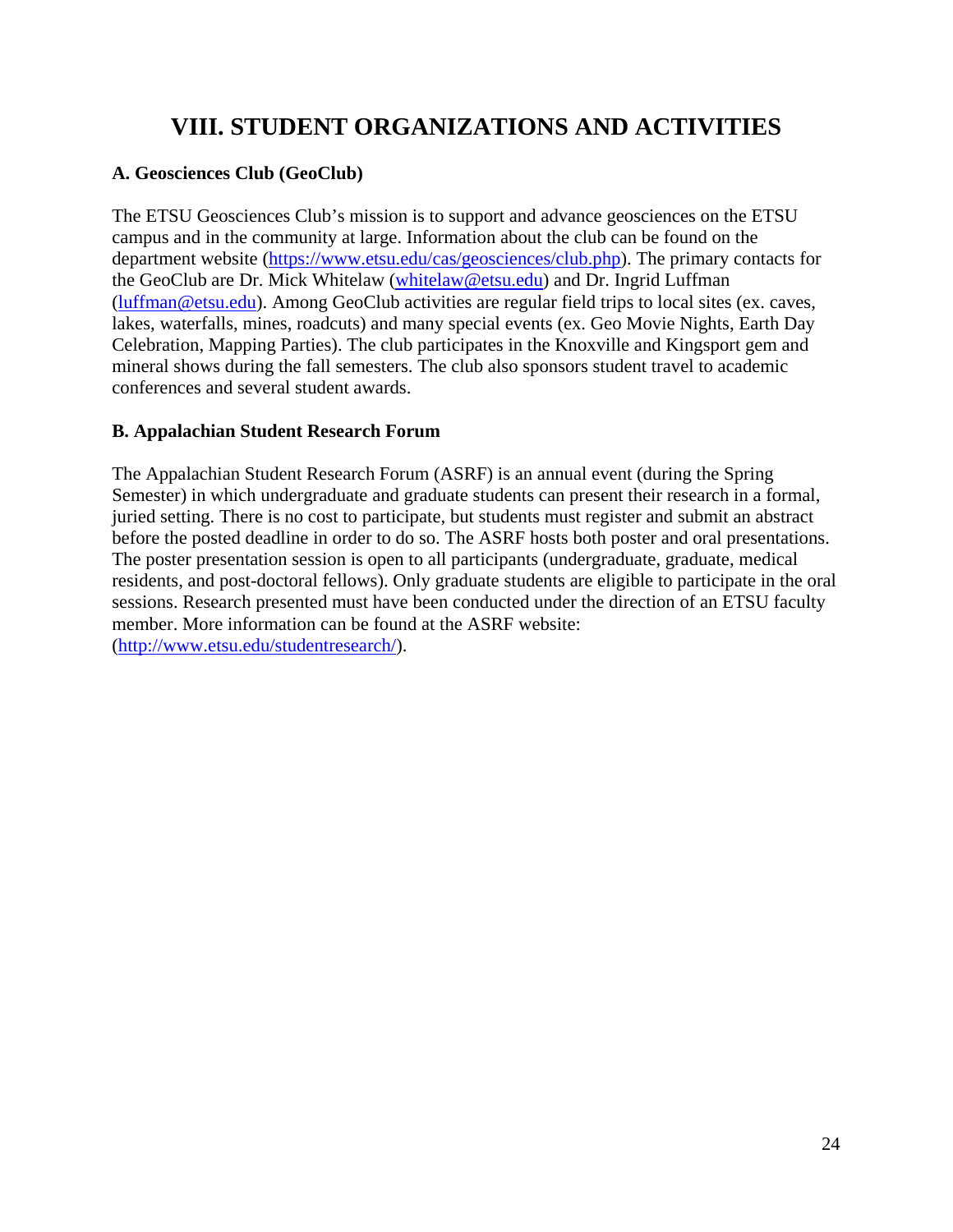## **IX. AWARDS AND HONORS**

#### **A. Awards and Honors**

Recognition of graduate students at ETSU and within the Department of Geosciences can come in several forms. Each spring there are a diverse array of awards given to both first year and continuing graduate students at the Department's Earth Day event. Excellence in research and teaching are the primary areas considered by faculty when providing awards to students. Awards vary, with some including a certificate or plaque, and others including monetary awards. In addition to departmental awards, there are [Geosciences Scholarships.](https://www.etsu.edu/cas/geosciences/scholarship-information.php) The School of Graduate Studies has a number of awards [\(Graduate Student Awards \(etsu.edu\)\)](https://www.etsu.edu/gradschool/funding/awards.php) that are given annually at the ETSU Graduate Student Awards event, hosted by the university president.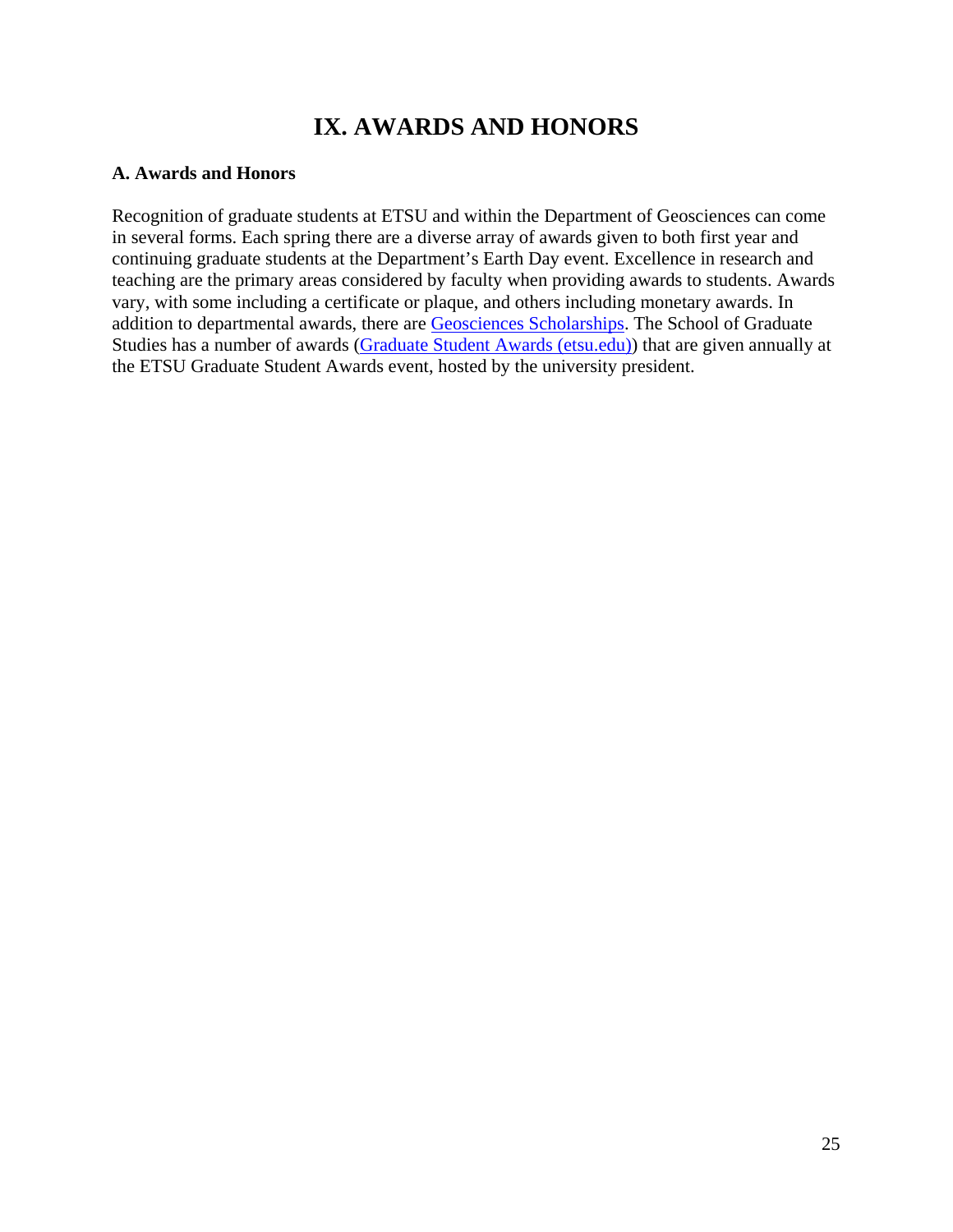## **X. IMPORTANT SOURCES OF INFORMATION**

#### *The Graduate Catalog*

The Graduate Catalog is the primary source of information on graduate curriculum, academic requirements and regulations, and other academic matters. The catalog that is published during the year of a student's admission is the basis for that student's academic requirements. Thus, it is important for students to consult the catalog regularly and to use it as the authoritative source of information on academic matters. The catalog for the current academic year and for several previous years is available online at the graduate program website [\(https://catalog.etsu.edu/\)](https://catalog.etsu.edu/).

#### *Course Schedule*

The ETSU Course Schedule is published each semester and lists all available courses. Students should consult the schedule when planning their courses for registration [\(homepage \(etsu.edu\)\)](https://selfserv.etsu.edu/pls/PROD/twbkwbis.P_GenMenu?name=homepage).

#### *Counseling Center*

The University Counseling Center, staffed by licensed psychologists and other behavioral health professionals, offers free and confidential counseling for personal, career choice, and academic concerns to all ETSU students. Staff also present a series of workshops each semester on topics such as time management, stress management, relationship skills, sexuality, and assertiveness. The University Counseling Center is located in the D.P. Culp University Center, Room 345. For more information, visit the center website [\(https://www.etsu.edu/students/counseling/\)](https://www.etsu.edu/students/counseling/).

#### *Disability Services*

Services and accommodations are provided for students with documented disabilities to provide an accessible learning environment. Any student who has a special need as a result of a disability must contact Disability Services, Room 326, D.P. Culp University Center [\(https://www.etsu.edu/students/ds/\)](https://www.etsu.edu/students/ds/). Students are required to obtain documentation for needed accommodations each semester and are encouraged to file the documentation in the Testing Center.

#### *Libraries*

Many area libraries are available to ETSU students. The on-campus Sherrod Library contains resources to support the university's programs and research [\(https://libraries.etsu.edu/home\)](https://libraries.etsu.edu/home). It is very important that students respect the guidelines for each individual library in order for all students to be able to continue to use these resources.

#### *School of Graduate Studies*

Located in Burgin Dossett Hall, Room 309, the School of Graduate Studies provides information on the G.R.E., Graduate Assistantships and Tuition Scholarships, graduate school policies and procedures, thesis policies and procedures, and all graduate school offerings. For more information, visit their website [\(ETSU Graduate School\)](https://www.etsu.edu/gradschool/default.php).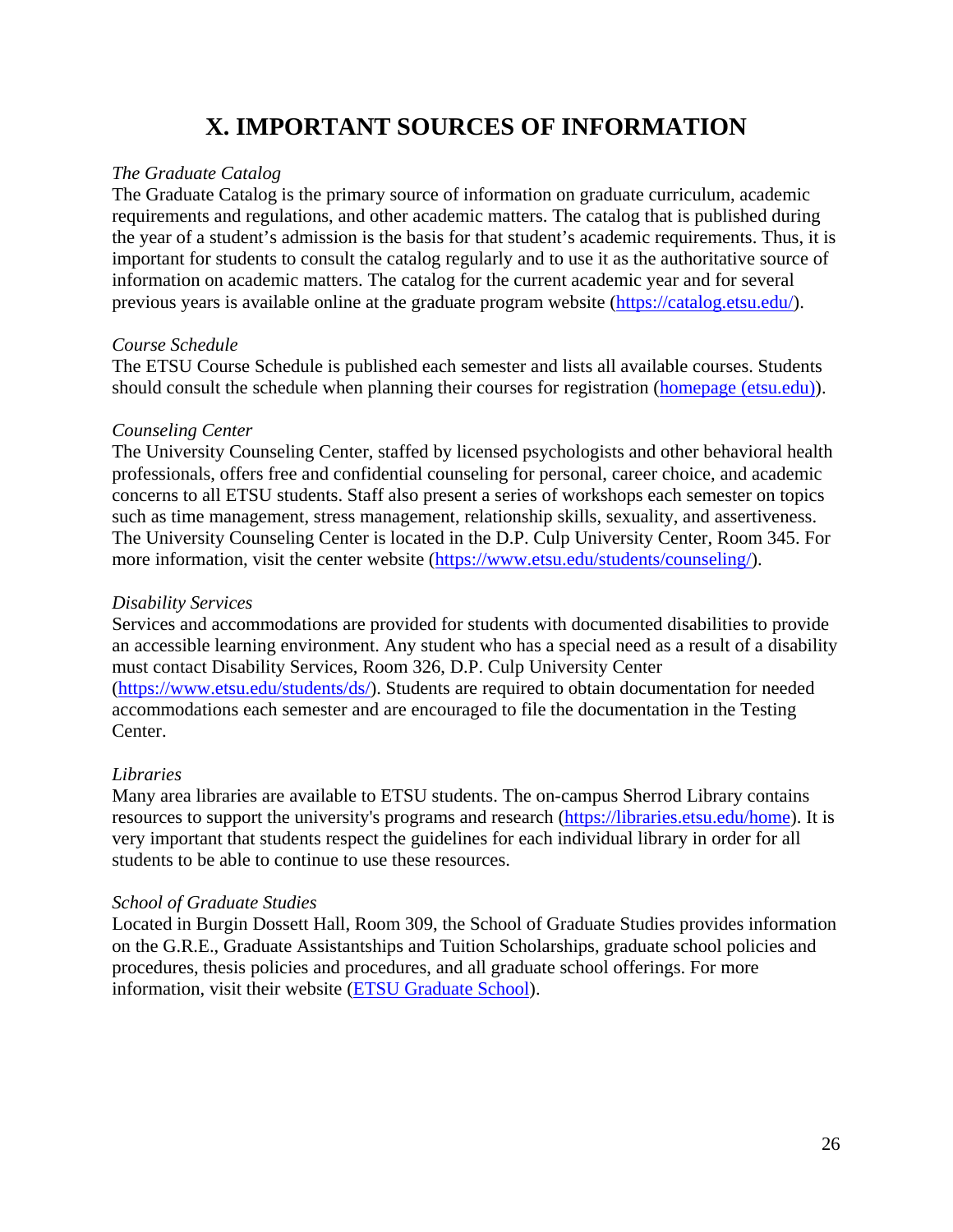#### *Security and Fire Safety Report*

East Tennessee State University makes available to students the ETSU Security and Fire Safety Report. This annual report includes campus crime statistics for the three most recent calendar years and various campus policies concerning law enforcement, the reporting of criminal activity, and crime prevention programs. For more information, visit the ETSU Safety website [\(https://www.etsu.edu/safety/\)](https://www.etsu.edu/safety/).

#### *University Health Center*

The University Health Center clinic is available to all registered ETSU students. A valid current ETSU ID card is required to access services. The clinic is part of the Faculty Practice Network of the College of Nursing and most care is provided by nurse practitioners and registered nurses. The clinic is open Monday – Friday from 8:00 a.m. to 4:30 p.m. Students are advised to call early in the day to schedule same-day appointments with the nurse practitioners. Immunizations are available from 8:00a.m. to 11:30 a.m. and from 1:30 to 3:30 p.m. Students are not charged for visits to the clinic, but there are charges for medications, immunizations, lab tests and some procedures. The Student Health Clinic can help students with episodic illnesses and injuries, preventive services, health education and can assist students with meeting clinical health requirements. The clinic is located in Nicks Hall, Suite 160. For more information, visit the University Health Center website [\(https://www.etsu.edu/nursing/shserv/\)](https://www.etsu.edu/nursing/shserv/).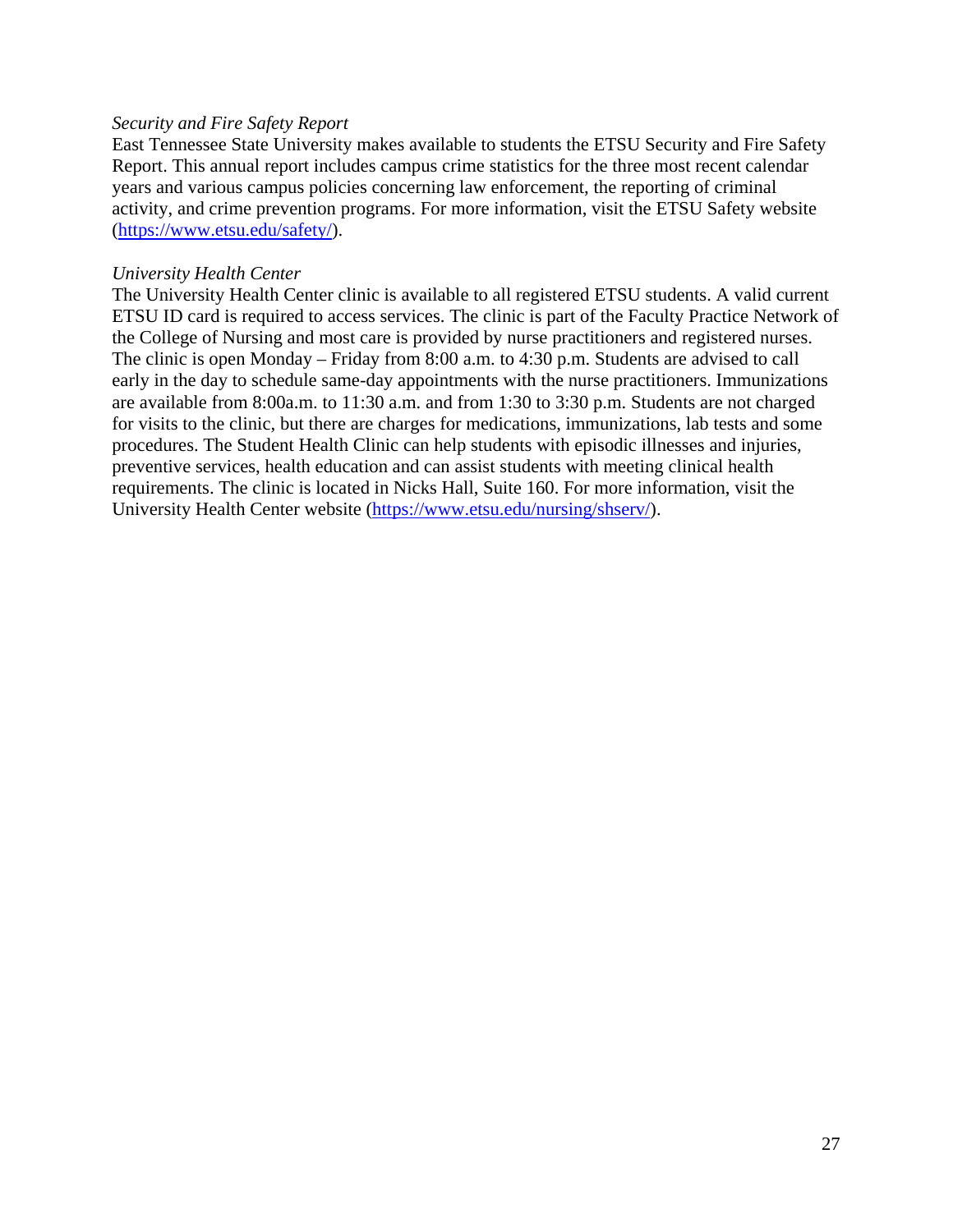### **XI. APPENDICES**

#### **APPENDIX 1: INDEPENDENT STUDY FORM Department of Geosciences, ETSU**

#### **Course information**

Course Code and Number: Course Title: Independent Study: Credit Hours: Semester and Year Offered:

#### **Instructor Information**

Instructor Name: Instructor Contact Information: Instructor Office Hours:

#### **General Course Description**

Limited opportunities are provided to our students to enroll for Independent Study courses. A student interested in this option should fill out the Independent Study Form, have it signed by the instructor and return it to the Geoscience Office (Ross Hall 322), before a permit can be issued.

#### **Description for This Independent Study**

Include purpose and goal, major topics covered

**Grading Policy**

**Course Schedule**

**Specific Student Expectations**

**Syllabus Attachment**  [Syllabus Attachment \(etsu.edu\)](https://www.etsu.edu/curriculum-innovation/syllabusattachment.php)

[Instructor Name and Signature] [Student Name, E# and Signature]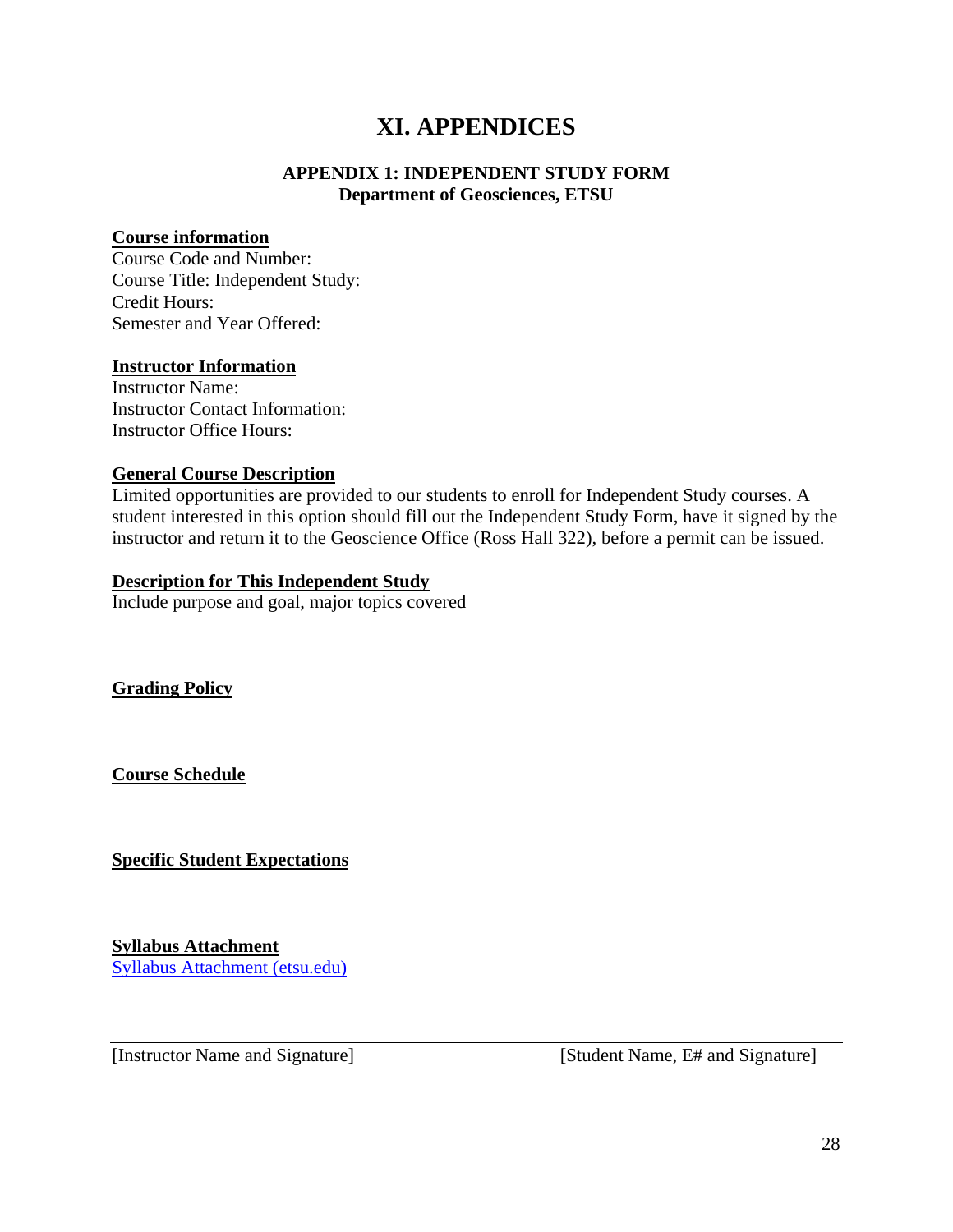### **APPENDIX 2: THESIS DEFENSE RUBRIC – GEOSPATIAL CONCENTRATION**

| <b>Student Name:</b>                                                                      | Semester and year:                                                                                                                                                              |                                                                                                                                     |                                                                                                                                                                                    |                                                                                                                                                                                                     |     |
|-------------------------------------------------------------------------------------------|---------------------------------------------------------------------------------------------------------------------------------------------------------------------------------|-------------------------------------------------------------------------------------------------------------------------------------|------------------------------------------------------------------------------------------------------------------------------------------------------------------------------------|-----------------------------------------------------------------------------------------------------------------------------------------------------------------------------------------------------|-----|
|                                                                                           | Excellent<br>8-7 points                                                                                                                                                         | Good<br>6-5 points                                                                                                                  | Fair/Average<br>4-3 points                                                                                                                                                         | Poor/Inadequate<br>$0-2$ points                                                                                                                                                                     | Pts |
| <b>ACCURACY OF</b><br><b>DATA IN THESIS AT</b><br><b>PRESENTATION</b>                     | All of information<br>presented accurate                                                                                                                                        | Majority of<br>information presented<br>accurate                                                                                    | Information<br>presented accurate<br>and inaccurate                                                                                                                                | Information<br>presented largely<br>inaccurate                                                                                                                                                      |     |
| <b>THOROUGHNESS OF</b><br><b>COLLECTED DATA</b><br><b>IN THESIS</b>                       | Student has<br>produced a wealth<br>of information and<br>has gone beyond<br>what might be<br>expected for the<br>project; has<br>discovered some<br>intriguing<br>data/results | Student has obtained<br>some good data but<br>has not gone into the<br>obvious next step                                            | Student has done<br>the bare minimum<br>of data production;<br>no innovation<br>expressed related to<br>the project                                                                | Appears to be<br>mostly guess work;<br>not sure the student<br>really understands<br>the thesis project                                                                                             |     |
| <b>THOROUGHNESS OF</b><br><b>REFERENCED DATA</b><br><b>AND LITERATURE</b><br><b>CITED</b> | Clearly student is<br>well-read and fully<br>understands<br>previous<br>publications                                                                                            | Student has done a<br>fair job at obtaining a<br>published literature<br>background survey                                          | Student has an<br>average grasp of the<br>literature<br>background but<br>could have<br>produced more                                                                              | Student is not well-<br>read in the area of<br>study, not sure who<br>has published what<br>in the subject                                                                                          |     |
| <b>RESULTS AND</b><br><b>DISCUSSION</b>                                                   | Clearly the student<br>has taken the data<br>and gleaned as<br>much intriguing<br>results from it as is<br>possible given the<br>project set limits                             | Student has taken the<br>data set and found<br>some interesting<br>results                                                          | Student as analyzed<br>the data and<br>produced just the<br>minimum about of<br>results and<br>discussion; much<br>more could have<br>been produced<br>given the project<br>limits | Student shows that<br>they really do not<br>know what to do<br>with the data set,<br>how it fits with that<br>data from other<br>publications or what<br>the next step should<br>be for the project |     |
| <b>THESIS</b><br><b>PRESENTATION</b>                                                      | Presentation was<br>professional and<br>within set time<br>limits                                                                                                               | Presentation was<br>good, but not well<br>polished                                                                                  | Presentation was<br>not well rehearsed<br>but conveyed the<br>information, not<br>overly professional                                                                              | Presentation not<br>rehearsed, seems<br>slapped together, not<br>well organized,<br>missing data<br>obvious; possibly<br>over time limit                                                            |     |
| <b>GEOSPATIAL</b><br><b>CONCEPTS AND</b><br><b>USES</b>                                   | Student describes<br>various geospatial<br>techniques, how to<br>use the, and when to<br>use them $-$ shows<br>full knowledge of<br>subject                                     | Student describes<br>many geospatial<br>techniques, how to<br>use the, and when to<br>use them - has a fair<br>grasp of the subject | Student can<br>describe only the<br>single geospatial<br>technique used in<br>the thesis but lacks<br>breadth of subject                                                           | Student really did<br>not know the<br>required variety of<br>geospatial<br>techniques                                                                                                               |     |
| <b>GEOSPATIAL</b>                                                                         | Student                                                                                                                                                                         | Student shows a fair                                                                                                                | Student shows some                                                                                                                                                                 | Student does not                                                                                                                                                                                    |     |

### Consensus of Thesis Committee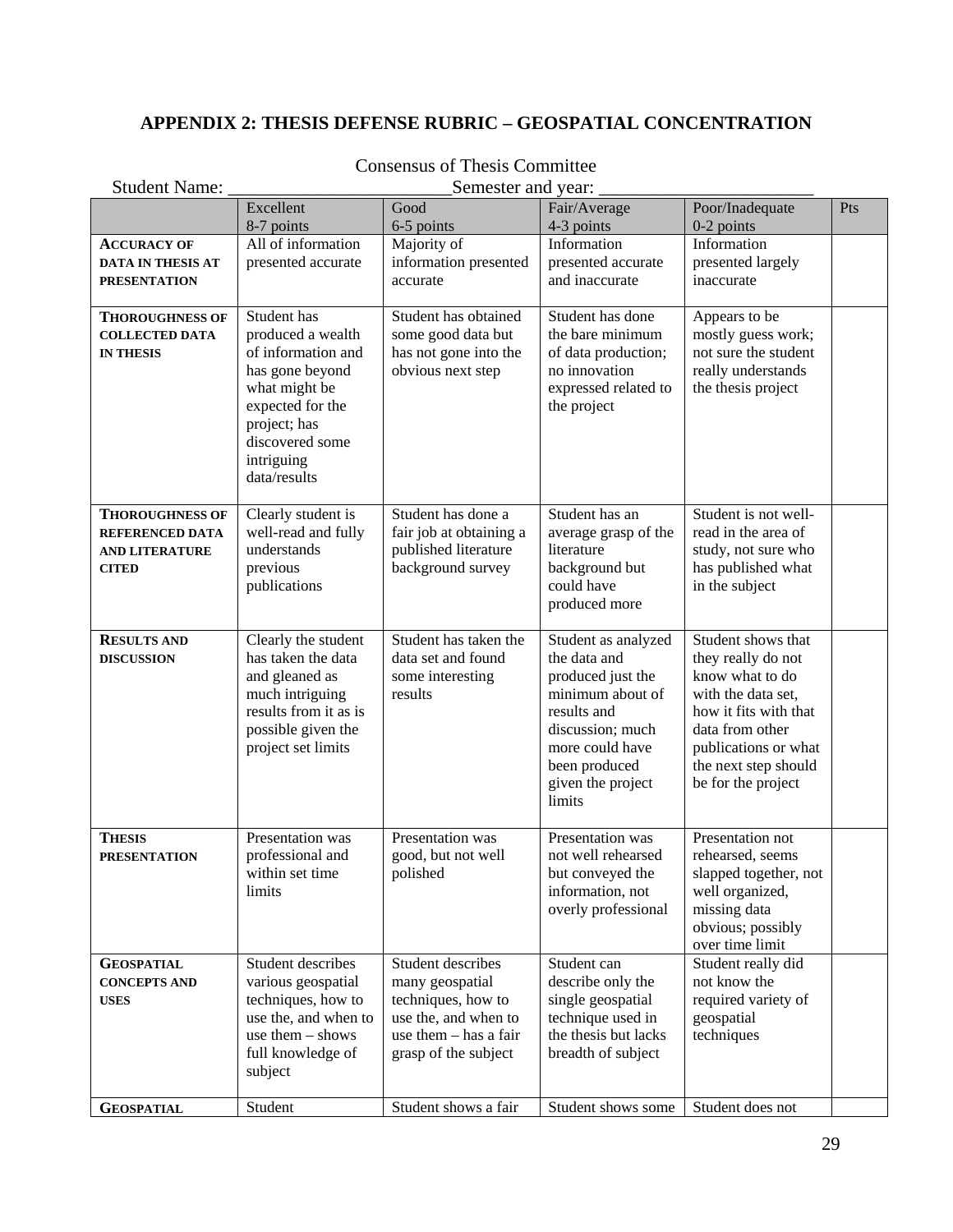| <b>TECHNOLOGY</b> | demonstrates full   | knowledge about the | knowledge about      | really understand  |  |
|-------------------|---------------------|---------------------|----------------------|--------------------|--|
|                   | knowledge about     | application and     | geospatial hardware  | geospatial         |  |
|                   | the application and | appropriate use of  | and software but not | technology, how to |  |
|                   | appropriate use of  | geospatial hardware | a good command of    | use it, or when to |  |
|                   | geospatial hardware | and software        | them.                | use it.            |  |
|                   | and software.       |                     |                      |                    |  |

Total Points  $(≥35$  pts. required to pass): $\_\_\_\_\_\_\_\_\_$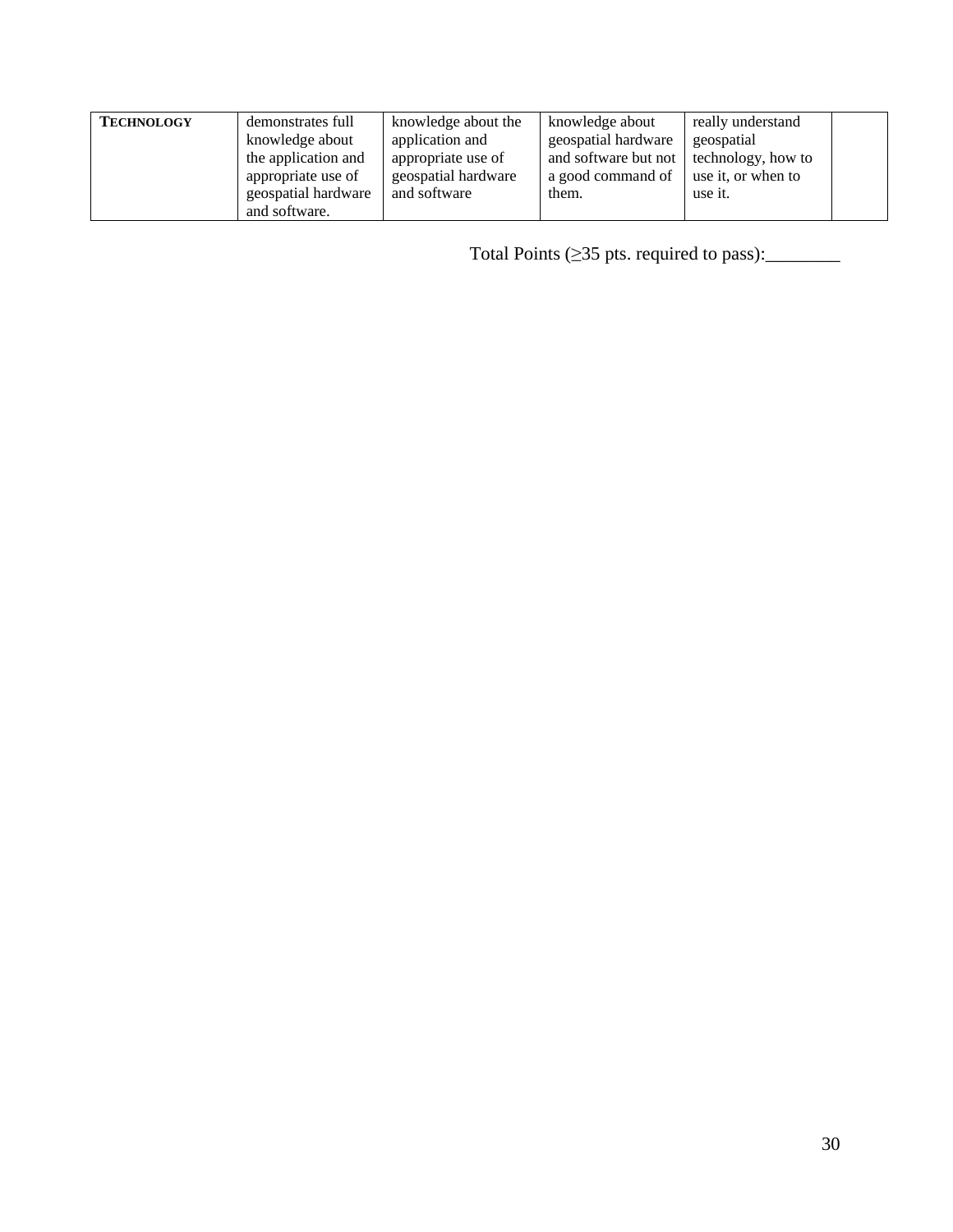### **APPENDIX 3: THESIS DEFENSE RUBRIC – PALEONTOLOGY CONCENTRATION**

| <b>Student Name:</b>                  | Semester and year:                    |                                       |                                           |                                             |     |
|---------------------------------------|---------------------------------------|---------------------------------------|-------------------------------------------|---------------------------------------------|-----|
|                                       | Excellent                             | Good                                  | Fair/Average                              | Poor/Inadequate                             | Pts |
|                                       | 8-7 points                            | 6-5 points                            | 4-3 points                                | $0-2$ points                                |     |
| <b>ACCURACY OF</b>                    | All of information                    | Majority of                           | Information                               | Information                                 |     |
| <b>DATA IN THESIS</b>                 | presented                             | information                           | presented partially                       | presented largely                           |     |
| AT                                    | accurate.                             | presented                             | accurate and                              | inaccurate.                                 |     |
| <b>PRESENTATION</b>                   |                                       | accurate.                             | partially inaccurate.                     |                                             |     |
| <b>THOROUGHNESS</b>                   | Student has                           | Student has                           | Student has done the                      | Data appears to be                          |     |
| <b>OF COLLECTED</b>                   | produced a wealth                     | obtained some                         | bare minimum of                           | mostly guess work;                          |     |
| <b>DATA IN THESIS</b>                 | of information                        | good data, but has                    | data collection; no                       | uncertain whether                           |     |
|                                       | and has gone                          | not gone into the                     | innovation                                | the student really                          |     |
|                                       | beyond what                           | obvious next step.                    | expressed related to                      | understands the                             |     |
|                                       | might be expected<br>for the project; |                                       | the project.                              | thesis project.                             |     |
|                                       | has discovered                        |                                       |                                           |                                             |     |
|                                       | some intriguing                       |                                       |                                           |                                             |     |
|                                       | data/results.                         |                                       |                                           |                                             |     |
|                                       |                                       |                                       |                                           |                                             |     |
| <b>THOROUGHNESS</b>                   | Student is clearly                    | Student has done                      | Student has an                            | Student is not well-                        |     |
| <b>OF REFERENCED</b>                  | well-read and                         | a good job                            | average grasp of the                      | read in the area of                         |     |
| <b>DATA AND</b><br><b>LITERATURE</b>  | fully understands<br>previous         | obtaining a survey<br>of published    | published<br>background                   | study, and is not<br>sure who has           |     |
| <b>CITED</b>                          | publications.                         | background                            | literature, but could                     | published what in                           |     |
|                                       |                                       | literature.                           | have done more.                           | the subject.                                |     |
|                                       |                                       |                                       |                                           |                                             |     |
| <b>RESULTS AND</b>                    | Student has                           | Student has taken                     | Student has                               | Student shows that                          |     |
| <b>DISCUSSION</b>                     | clearly taken the                     | the data set and                      | analyzed the data                         | they really do not                          |     |
| <b>WARRANT PEER</b>                   | data and gleaned                      | found some                            | and produced just<br>the minimum          | know what to do                             |     |
| <b>REVIEWED</b><br><b>PUBLICATION</b> | as much<br>intriguing results         | interesting results.<br>Discussion is | amount of results                         | with the data set,<br>how it fits with data |     |
|                                       | from it as is                         | appropriate, but                      | and discussion;                           | from other sources,                         |     |
|                                       | possible, given                       | does not                              | much more could                           | and does not know                           |     |
|                                       | the limits of the                     | necessarily place                     | have been produced                        | what the next step                          |     |
|                                       | project.                              | results into a                        | given the limits of                       | should be for the                           |     |
|                                       | Discussion places                     | broader context.                      | the project.                              | project.                                    |     |
|                                       | results in a                          |                                       |                                           |                                             |     |
|                                       | broader context.                      |                                       |                                           |                                             |     |
| <b>THESIS</b>                         | Presentation was                      | Presentation was                      | Presentation was not                      | Presentation was not                        |     |
| <b>PRESENTATION</b>                   | professional,                         | good, but not                         | well rehearsed or                         | rehearsed, may be                           |     |
|                                       | rehearsed, and                        | particularly                          | not particularly                          | slapped together,                           |     |
|                                       | given within set                      | polished.                             | professional, but                         | slides not well-                            |     |
|                                       | time limits.                          |                                       | conveyed the                              | organized, may                              |     |
|                                       |                                       |                                       | information to the                        | obviously be                                |     |
|                                       |                                       |                                       | audience; possibly<br>exceeds time limit. | missing data;<br>possibly exceeds           |     |
|                                       |                                       |                                       |                                           | time limit.                                 |     |
|                                       |                                       |                                       |                                           |                                             |     |
|                                       |                                       |                                       |                                           |                                             |     |
|                                       |                                       |                                       |                                           |                                             |     |
| <b>OSTEOLOGY</b>                      | Student knew how                      | Student knows                         | Student displays                          | Student has no clue                         |     |

### Consensus of Thesis Committee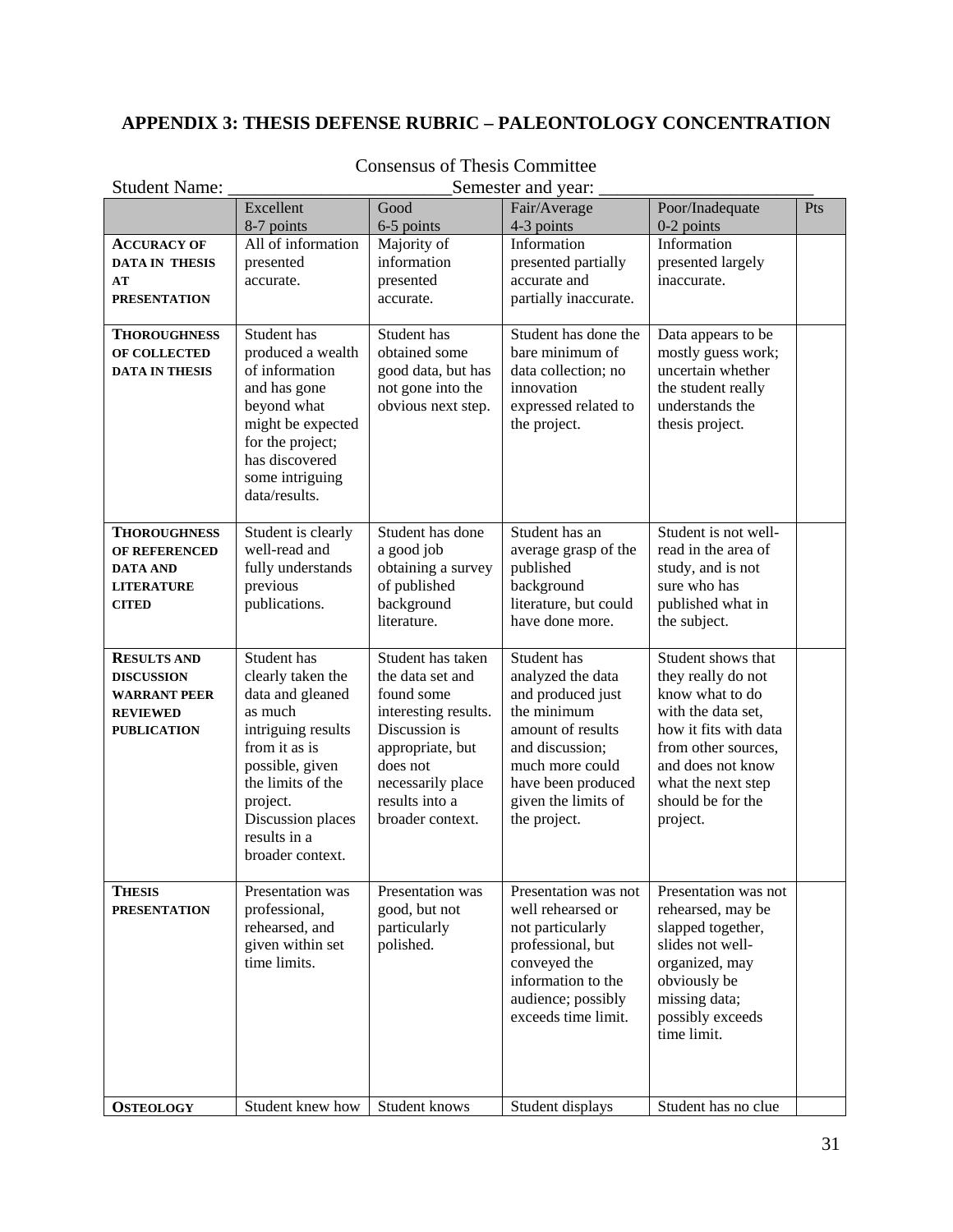|                                            | to approach an<br>unknown<br>specimen, made<br>identifications<br>correctly and with<br>well-reasoned<br>justification.                                                                                                                                              | how to approach<br>an unknown<br>specimen, may<br>have made<br>identifications<br>correctly, may not<br>have well-<br>reasoned<br>justifications.                                                                  | average knowledge<br>of how to approach<br>an unknown<br>specimen, may or<br>may not make<br>identifications<br>correctly, and<br>displays lack of<br>ability to justify<br>identifications. | of how to approach<br>an unknown<br>specimen, did not<br>make identifications<br>correctly, and<br>displays no ability to<br>justify<br>identifications.                                     |  |
|--------------------------------------------|----------------------------------------------------------------------------------------------------------------------------------------------------------------------------------------------------------------------------------------------------------------------|--------------------------------------------------------------------------------------------------------------------------------------------------------------------------------------------------------------------|----------------------------------------------------------------------------------------------------------------------------------------------------------------------------------------------|----------------------------------------------------------------------------------------------------------------------------------------------------------------------------------------------|--|
| <b>PALEONTOLOGIC</b><br><b>AL CONCEPTS</b> | Student displays a<br>broad knowledge<br>of paleontological<br>concepts. Can<br>effectively convey<br>understanding of<br>paleontological<br>concepts (e.g.<br>evolution,<br>paleobiology,<br>biochronology).                                                        | Student displays<br>good knowledge<br>of paleontological<br>concepts and can<br>effectively convey<br>that<br>understanding,<br>particularly of<br>concepts directly<br>related to their<br>thesis project.        | Student displays<br>average knowledge<br>of basic<br>paleontological and<br>some ability<br>to<br>convey<br>understanding of<br>concepts directly<br>related to their thesis<br>project.     | Student lacks<br>knowledge of and<br>ability to convey<br>understanding<br>of<br>basic<br>paleontological<br>concepts, even those<br>directly related to<br>their thesis project.            |  |
| <b>PALEONTOLOGIC</b><br><b>AL METHODS</b>  | Student displays a<br>broad knowledge<br>of methods<br>commonly used in<br>paleontology.<br>Knows more than<br>just basics of<br>methods and can<br>describe in detail<br>the methods used<br>for thesis project<br>(e.g. systematics,<br>statistics,<br>taphonomy). | Student displays a<br>good knowledge<br>of methods<br>commonly used in<br>paleontology and<br>can effectively<br>convey<br>understanding of<br>basic methods,<br>particularly those<br>used for thesis<br>project. | Student displays<br>average knowledge<br>of methods<br>commonly used in<br>paleontology and<br>some ability to<br>convey<br>understanding of<br>methods used for<br>thesis project.          | Student lacks<br>knowledge of and<br>ability to convey<br>understanding of<br>basic methods<br>commonly used in<br>paleontology, even<br>those directly used<br>for their thesis<br>project. |  |

Total Points (≥40 pts. required to pass):\_\_\_\_\_\_\_\_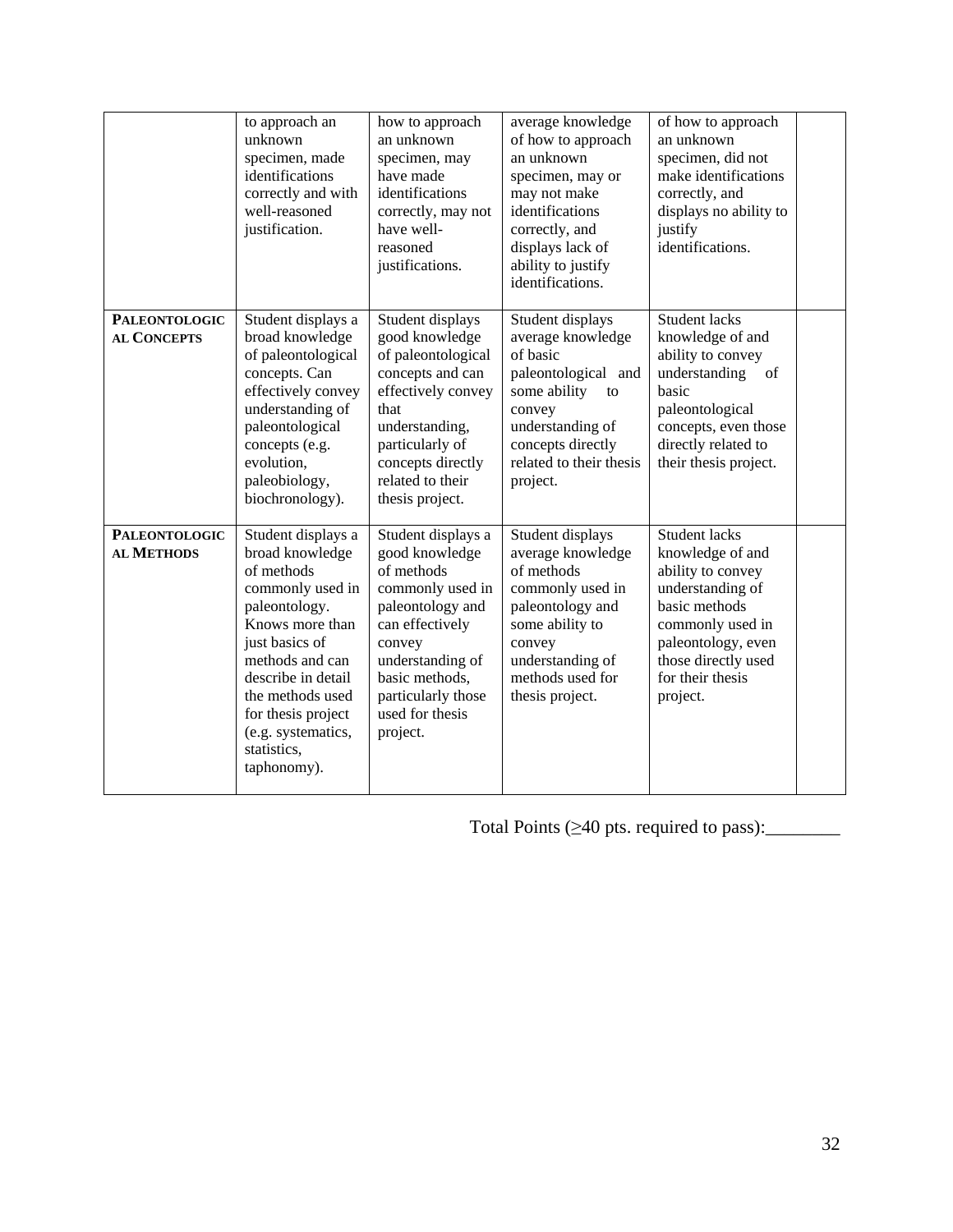### **APPENDIX 4: ANNUAL REVIEW OF GRADUATE PROGRESS – Faculty Review**

Student Name \_\_\_\_\_\_\_\_\_\_\_\_\_\_\_\_\_\_\_\_\_\_\_\_\_ Date \_\_\_\_\_\_\_\_\_\_\_\_\_\_\_\_\_\_

Student E Number

Dear \_\_\_\_\_\_\_\_\_\_\_\_\_\_\_\_\_\_\_\_\_\_\_\_\_,

Your Graduate Advisor, Graduate Advisory Committee, Graduate Coordinator, and Departmental Chair have assessed your performance for the most recent academic term in the following areas:

- 1. Graduate Assistant (GA) or Tuition Scholar (TS) contract Assignments
- 2. Grade Point Average (GPA)
- 3. Thesis Progress
- 4. Service Activities

Your performance in these areas is:

| Fall Term  | Exceeds<br>Expectations | Meets<br>Expectations | Does not meet<br>expectations* | Assessment &<br>Outcome |
|------------|-------------------------|-----------------------|--------------------------------|-------------------------|
| GA/TS      |                         |                       |                                |                         |
| Contract   |                         |                       |                                |                         |
| <b>GPA</b> |                         |                       |                                |                         |
|            |                         |                       |                                |                         |
| Thesis     |                         |                       |                                |                         |
| Progress   |                         |                       |                                |                         |
| Service    |                         |                       |                                |                         |
| Activities |                         |                       |                                |                         |
| Spring     | Exceeds                 | Meets                 | Does not meet                  | Assessment &            |
| Term       | Expectations            | Expectations          | expectations*                  | Outcome                 |
| GA / TS    |                         |                       |                                |                         |
| Contract   |                         |                       |                                |                         |
|            |                         |                       |                                |                         |
| <b>GPA</b> |                         |                       |                                |                         |
|            |                         |                       |                                |                         |
| Thesis     |                         |                       |                                |                         |
| Progress   |                         |                       |                                |                         |
| Service    |                         |                       |                                |                         |

\* If a student drops below a 3.0 GPA, or does not meet expectations in any of these categories for any term of their GA/TS support, rules of the School of Graduate Studies and Department of Geosciences are that the student is placed on probation and may be granted one term of GA support while on probation. If the student fails to remedy the deficiency, the student will not be eligible for additional GA support.

Sincerely,

\_\_\_\_\_\_\_\_\_\_\_\_\_\_\_\_\_\_\_\_\_\_\_\_\_\_\_\_\_\_\_\_\_\_\_, Graduate Advisor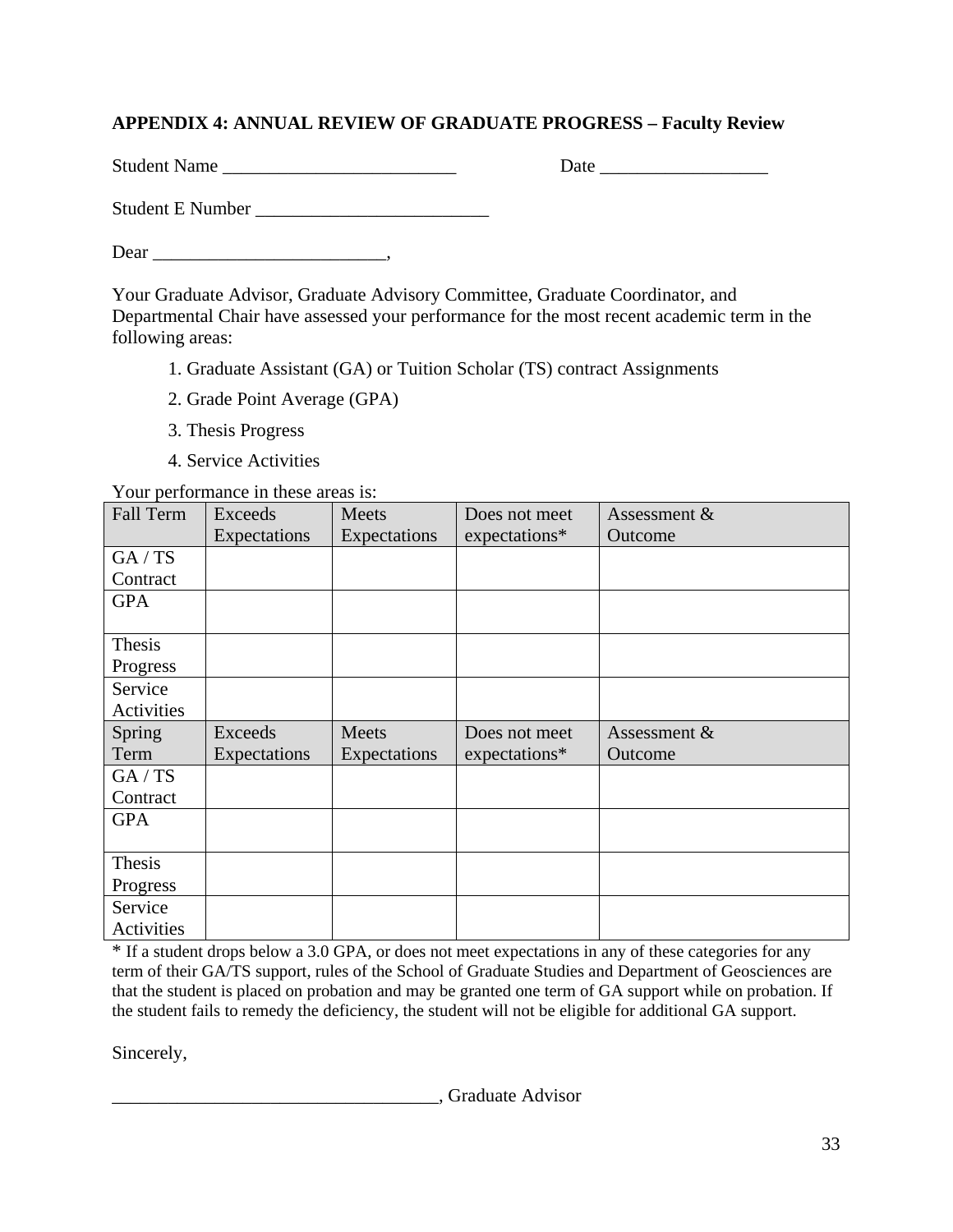### **APPENDIX 4: ANNUAL REVIEW OF GRADUATE PROGRESS – Student Narrative**

Date \_\_\_\_\_\_\_\_\_\_\_\_\_\_\_\_\_\_

Student Name

Student E Number \_\_\_\_\_\_\_\_\_\_\_\_\_\_\_\_\_\_\_\_\_\_\_\_\_

This document provides you an opportunity to detail aspects of your graduate performance that are not captured by your GPA or progress in writing your thesis. The information provided here can also be helpful in preparing an updated curriculum vitae.

#### **Self-reflection on Performance in Courses**

For the last academic year, please provide a brief assessment of your performance in courses. Did your performance meet your own expectations? What work are you most proud of? What areas could you improve?

#### **Self-reflection on Performance in GA / TS Duties**

For the last academic year, please provide a brief assessment of your performance in completion of your graduate assistant or tuition scholar duties. Did your performance meet your own expectations? What work are you most proud of? What areas could you improve?

#### **Research and Creative Activities**

For the last academic year, please provide a list of publications, presentations, and completed research. For completed projects, provide citations and a brief statement of their significance. For ongoing projects, please provide a brief but informative description of their status, with anticipated completion dates.

Publications (include full citation, or status if in preparation, in review)

Presentations (with dates and venues)

Ongoing Research (with anticipated completion dates)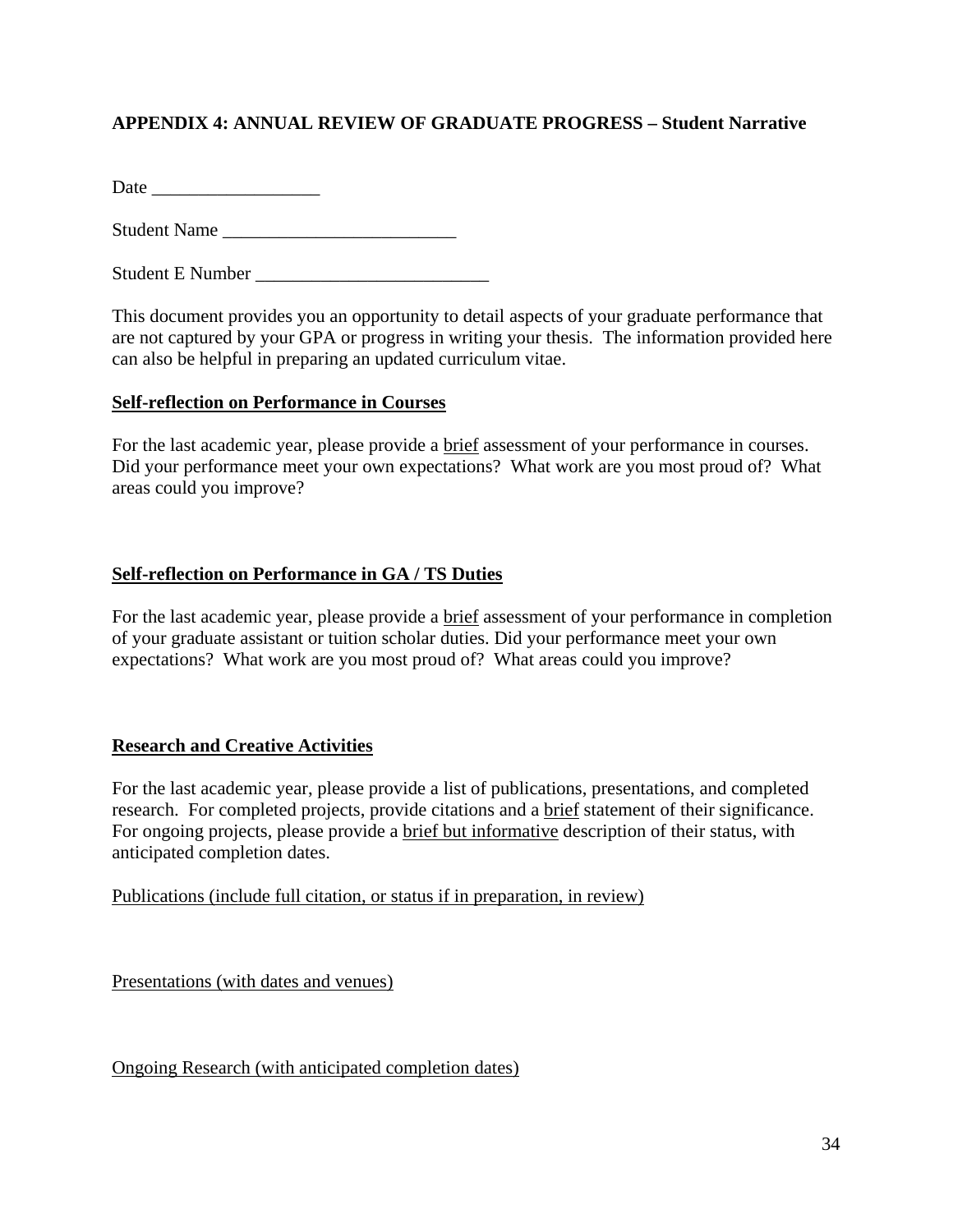#### **Service Activities**

For the last academic year, please describe the service activities in which you have participated, and your role. For each item, please provide a brief statement of the contribution of these activities to the community, university, or your profession.

On-campus service (please list department, event names, and dates)

Off-campus service (please list event names and dates)

Participation in professional societies (please list event names and dates)

Mentoring (describe activities and number of students involved)